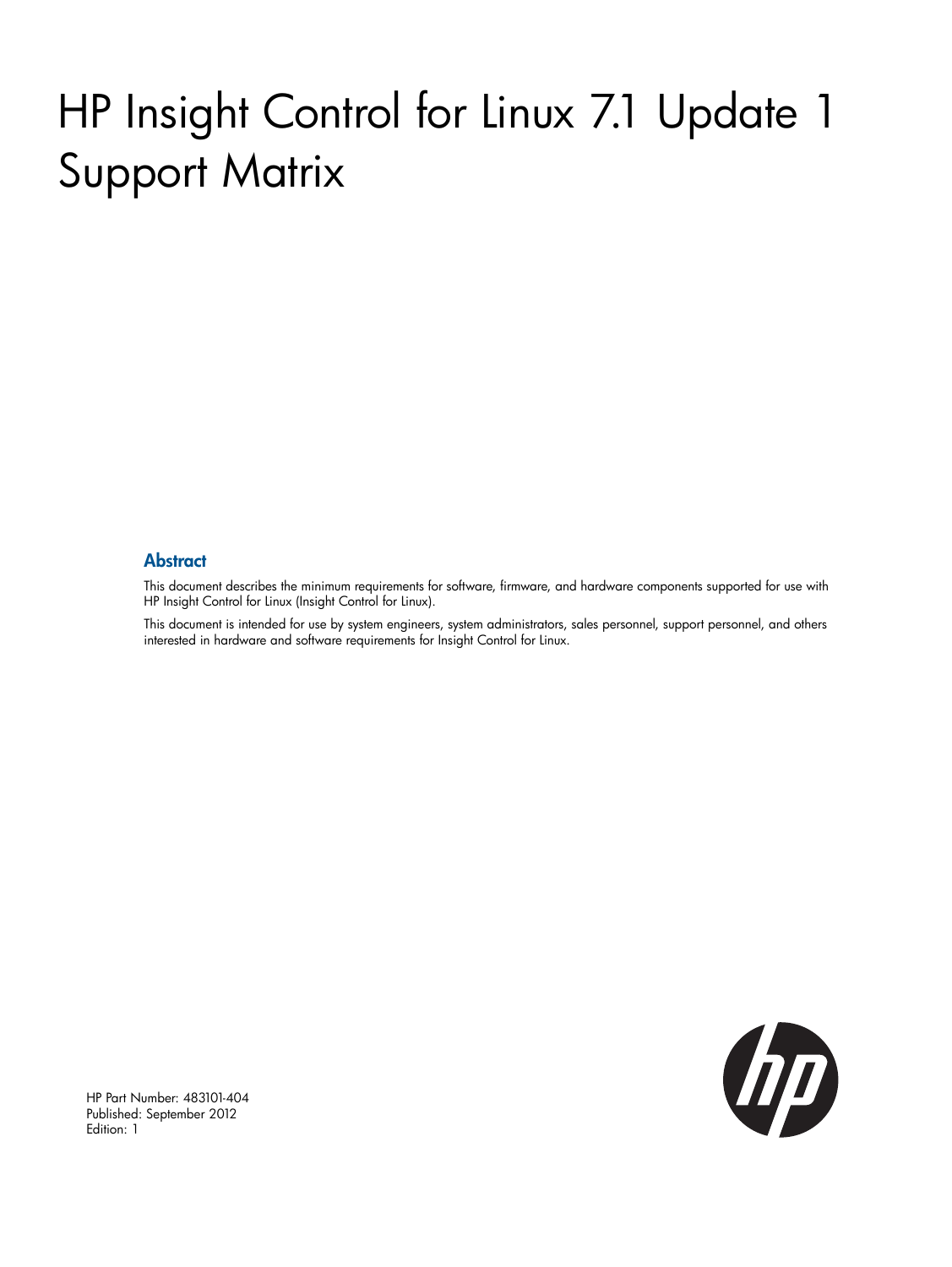#### © Copyright 2008, 2009, 2010, 2011, 2012 Hewlett-Packard Development Company, L.P.

Confidential computer software. Valid license from HP required for possession, use or copying. Consistent with FAR 12.211 and 12.212, Commercial Computer Software, Computer Software Documentation, and Technical Data for Commercial Items are licensed to the U.S. Government under vendor's standard commercial license. The information contained herein is subject to change without notice. The only warranties for HP products and services are set forth in the express warranty statements accompanying such products and services. Nothing herein should be construed as constituting an additional warranty. HP shall not be liable for technical or editorial errors or omissions contained herein.

#### **Acknowledgements**

AMD® and AMD Opteron® are trademarks or registered trademarks of Advanced Micro Devices, Inc. Debian® is a registered trademark of Software in the Public Interest, Inc. Intel®, Itanium®, and Xeon® are trademarks or registered trademarks of Intel Corporation or its subsidiaries in the United States and other countries. Linux® is a U.S. registered trademark of Linus Torvalds. Microsoft®, Windows®, and Internet Explorer® are U.S. registered trademarks of Microsoft Corporation. Mozilla® and Firefox® are registered trademarks of the Mozilla Foundation. Nagios®, the Nagios Logo, and Nagios graphics are the servicemarks, trademarks, or registered trademarks owned by Nagios Enterprises. Novell® and SUSE® are registered trademarks of Novell, Inc. Red Hat® and RPM® are registered trademarks of Red Hat, Inc.

UNIX® is a registered trademark of The Open Group

VMware® is a registered trademark of VMware, Inc. in the United States and/or other jurisdictions.

#### **Warranty**

HP will replace defective delivery media for a period of 90 days from the date of purchase. This warranty applies to all Insight Management products.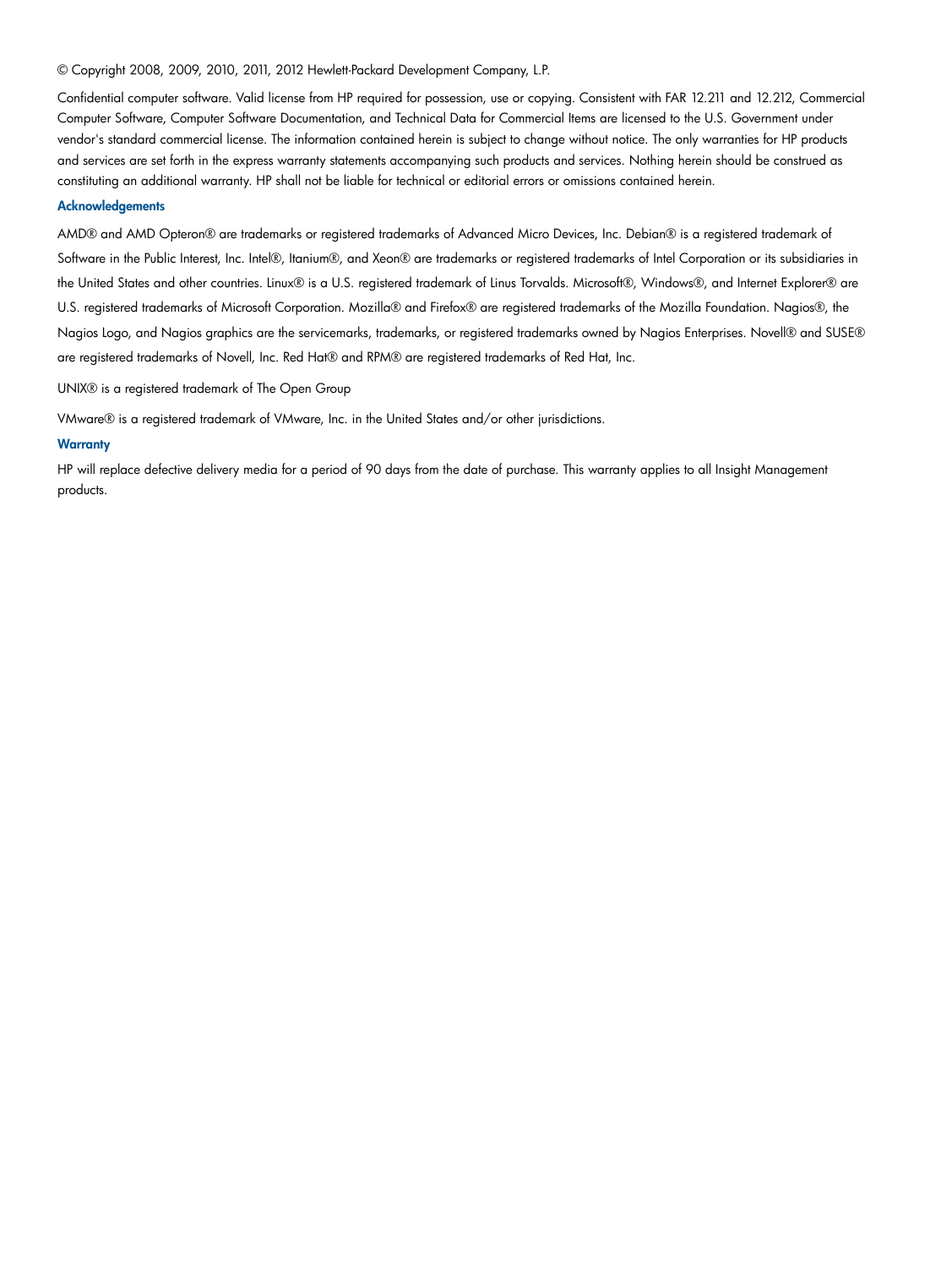# Contents

|  | 30 |
|--|----|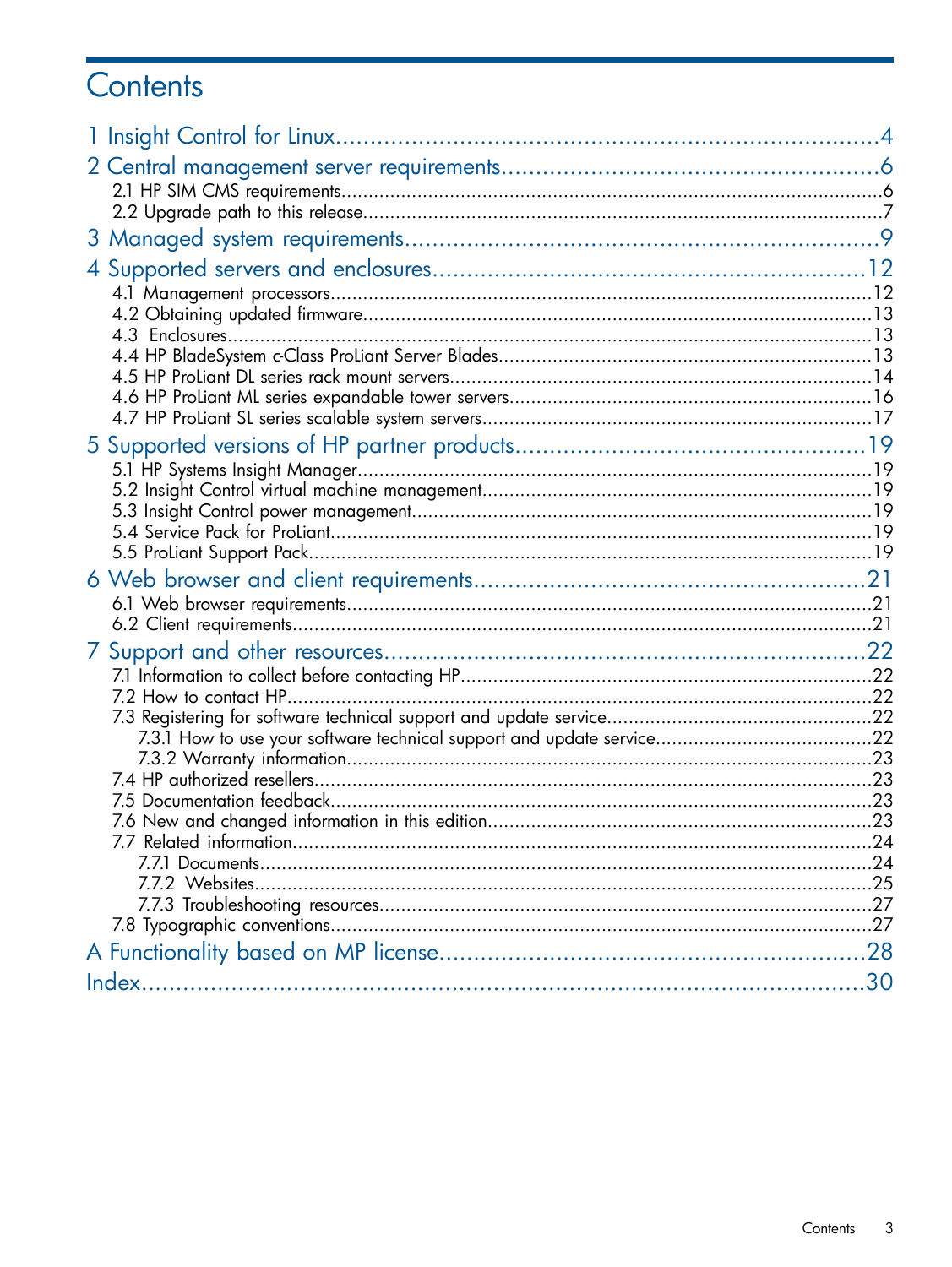# <span id="page-3-0"></span>1 Insight Control for Linux

Insight Control for Linux is an essential server management tool that unlocks the management capabilities built into your HP ProLiant servers. Insight Control for Linux delivers integrated toolsets for system administrators to manage business-critical Linux environments in both enterprise and scale-out environments.

The robust toolset integrates the best of open source and HP technologies on HP Systems Insight Manager (SIM), running on Linux, for:

- discovery
- imaging and provisioning
- rapid deployment
- health and performance management
- remote management
- virtualization
- power management.

<span id="page-3-3"></span>Lifecycle management is complemented by multisystem scaling, thermal and power management, and direct-to-the-hardware control. Furthermore, Insight Control for Linux is backed by the Linux expertise of HP and global HP Support.

Insight Control for Linux provides an integrated solution with the following capabilities:

- HP SIM (on Linux) organizes and displays server, storage and networking information for easy use.
- Bare-metal discovery.
- Server deployment lets you schedule and customize:
	- script execution
	- firmware updates
	- OS image capture and deployment
	- OS installations
	- agent installation

<span id="page-3-1"></span>including the capability to install Microsoft Windows interactively on iLO-based servers.

- <span id="page-3-4"></span><span id="page-3-2"></span>• Health and performance management that provides for scale-optimized control of large environments using performance dashboards, open source-based monitoring tools, and an extensible Nagios interface for connecting to industry-common plug-ins.
- Virtual machine management to enable host and guest environment management using XEN or VMware ESX.
- <span id="page-3-5"></span>• Remote management, which includes a license for HP Integrated Lights Out (iLO) Advanced, provides secure lights-out remote access and server control with virtual media support and out-of-band hardware monitoring.
- Power management to provide Dynamic Power Capping, Datacenter Power Control, and Intelligent Power Discovery for precise power and thermal management with facilities integration.
- An installer that assists with integrated component capabilities.
- HP Software Technical Support and Update Service (24 x 7) is included for one year.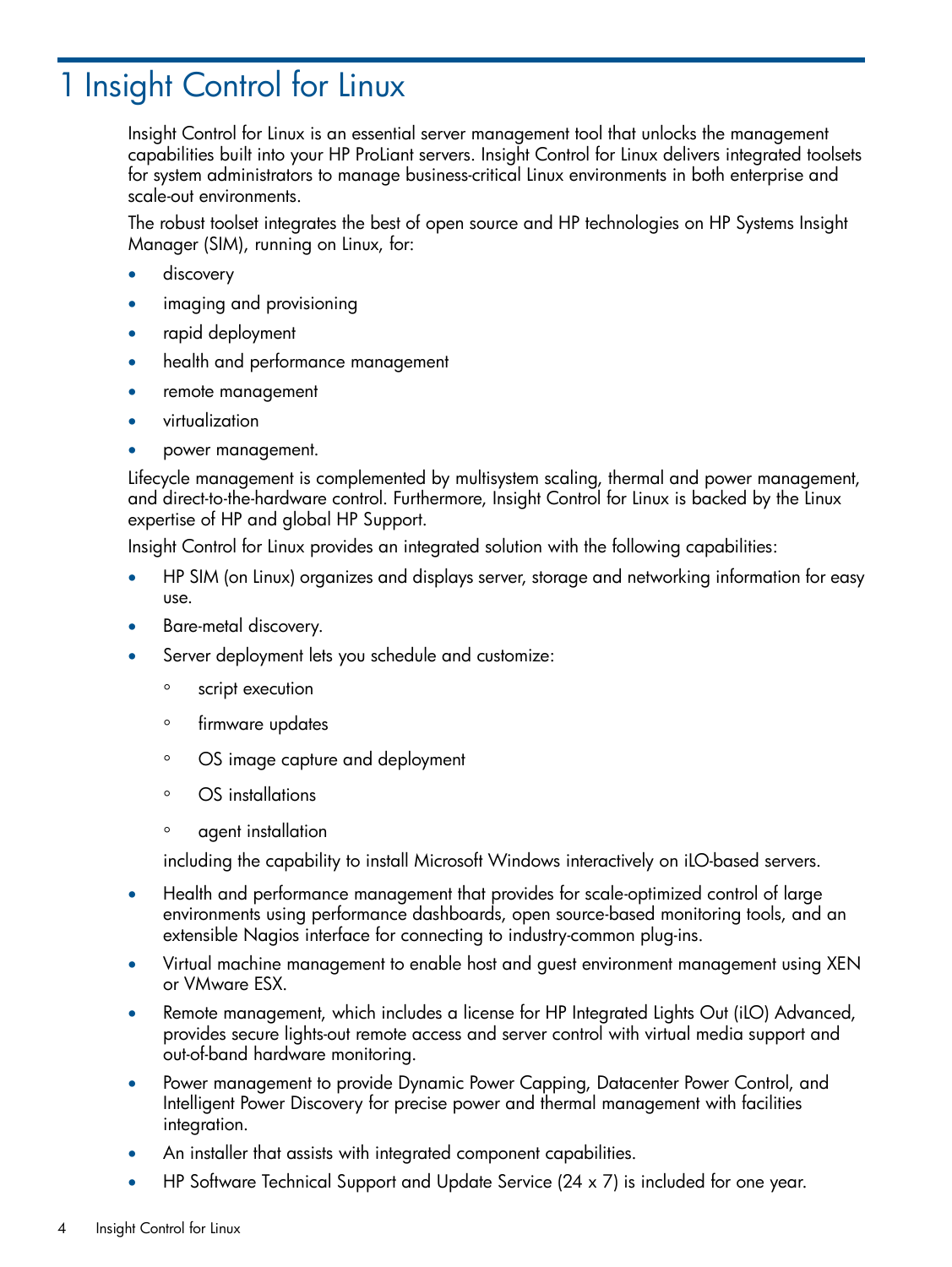<span id="page-4-0"></span>Your Linux operating systems can be selected from HP-supported Red Hat (RHEL) or SuSE Linux (SLES) distributions, supported hypervisors, or you can select community-supported distributions from the wider community. Insight Control for Linux does not include a Linux distribution.

Insight Control for Linux runs on a Central Management Server (CMS) in the SIM environment. From there, it can discover servers (with or without operating systems), and install operating systems and agents on them, transforming them into managed systems; these managed systems can then be monitored and managed with Insight Control for Linux.

Insight Control for Linux is the type of management solution that Linux administrators would design for themselves, given the opportunity. This solution brings the full expertise of HP's management investments from UNIX and Windows to the Linux environment, while providing flexibility and productivity to fulfill the variety of usual management tasks.

For more information, see the Insight Control for Linux website:

### <http://www.hp.com/go/ic-linux>

The remaining chapters detail the specifications for the CMS, managed systems, HP ProLiant servers, and so on.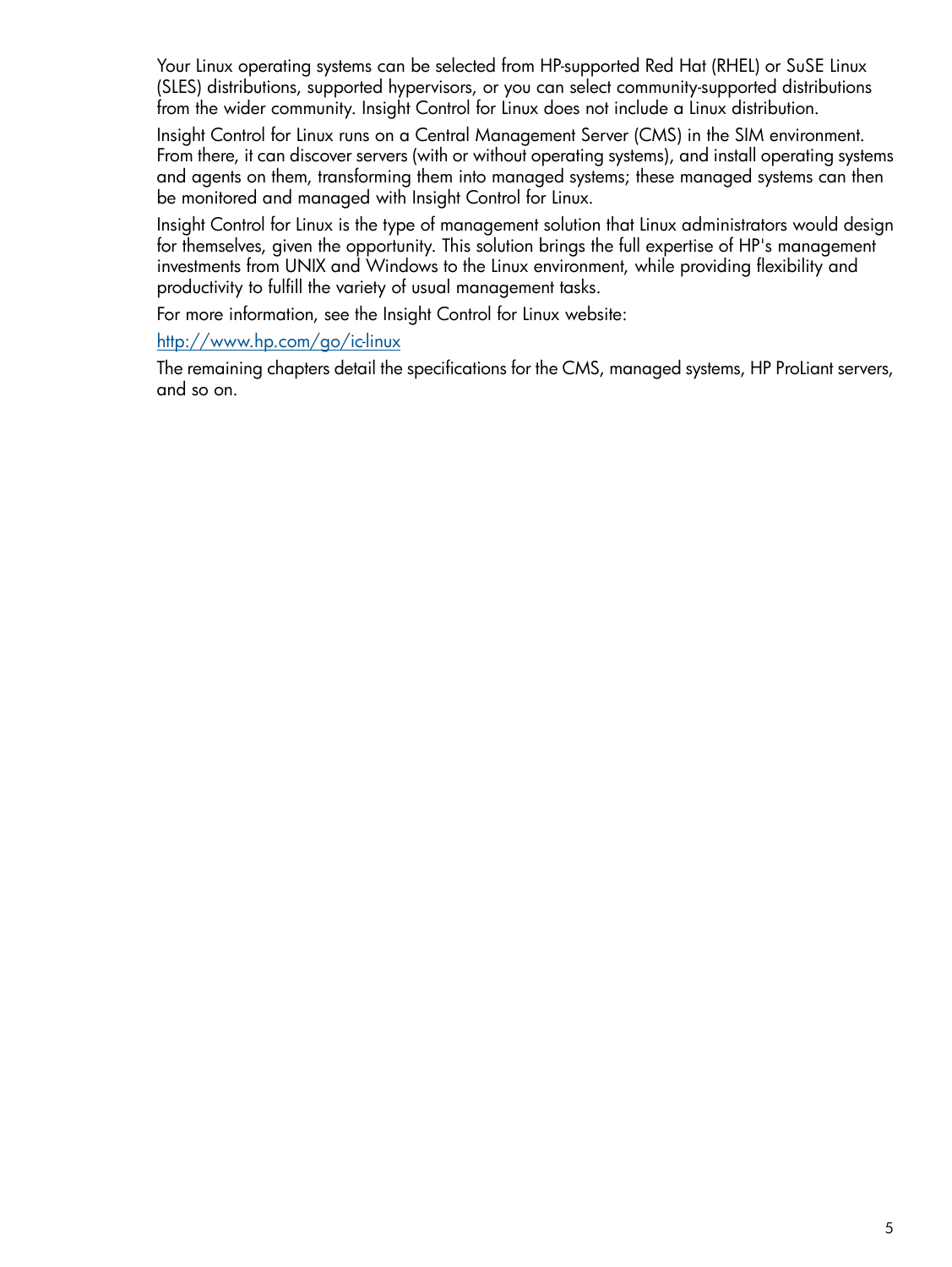# <span id="page-5-0"></span>2 Central management server requirements

<span id="page-5-2"></span><span id="page-5-1"></span>The HP Systems Insight Manager (HP SIM) Central Management Server (CMS) is the server on which HP SIM and the HP Insight Control for Linux (Insight Control for Linux) software is installed.

## 2.1 HP SIM CMS requirements

<span id="page-5-18"></span><span id="page-5-17"></span><span id="page-5-16"></span><span id="page-5-15"></span><span id="page-5-14"></span><span id="page-5-13"></span><span id="page-5-12"></span><span id="page-5-11"></span><span id="page-5-10"></span><span id="page-5-9"></span><span id="page-5-8"></span><span id="page-5-7"></span><span id="page-5-6"></span><span id="page-5-5"></span><span id="page-5-4"></span><span id="page-5-3"></span>

| Component              | Requirement                                                                                                                                                                                                                                                                          |                                                                                                                                                                          |  |  |  |  |
|------------------------|--------------------------------------------------------------------------------------------------------------------------------------------------------------------------------------------------------------------------------------------------------------------------------------|--------------------------------------------------------------------------------------------------------------------------------------------------------------------------|--|--|--|--|
| Processor architecture | $\bullet$ $\times$ 86                                                                                                                                                                                                                                                                |                                                                                                                                                                          |  |  |  |  |
|                        | $\bullet$ x86_64 (Intel and AMD)                                                                                                                                                                                                                                                     |                                                                                                                                                                          |  |  |  |  |
| HP server model        |                                                                                                                                                                                                                                                                                      | HP ProLiant c-Class blade servers, DL series servers, and SL series servers. For specific<br>hardware model numbers, see "Supported servers and enclosures" (page 12).   |  |  |  |  |
| Processor              | 2.0 GHz (single processor) or higher                                                                                                                                                                                                                                                 |                                                                                                                                                                          |  |  |  |  |
|                        |                                                                                                                                                                                                                                                                                      | HP recommends that you add one processor for every additional 100 nodes monitored.                                                                                       |  |  |  |  |
| Memory (minimum        | 1-32 nodes                                                                                                                                                                                                                                                                           | 4 GB                                                                                                                                                                     |  |  |  |  |
| required)              | 33-64 nodes                                                                                                                                                                                                                                                                          | 6 GB                                                                                                                                                                     |  |  |  |  |
|                        | 65-128 nodes                                                                                                                                                                                                                                                                         | 12 GB                                                                                                                                                                    |  |  |  |  |
|                        | 128 or more nodes                                                                                                                                                                                                                                                                    | 16 GB                                                                                                                                                                    |  |  |  |  |
| Disk space             | Minimum of 27 GB, comprised of:                                                                                                                                                                                                                                                      |                                                                                                                                                                          |  |  |  |  |
|                        | 5 GB for the Insight Control management software.                                                                                                                                                                                                                                    |                                                                                                                                                                          |  |  |  |  |
|                        | 10 GB for the Repository (/opt/repository)                                                                                                                                                                                                                                           |                                                                                                                                                                          |  |  |  |  |
|                        | The amount of disk space required varies with the needs of your installation.<br><b>NOTE:</b><br>This amount is based on two Linux operating systems, two captured Linux images, two<br>ProLiant Support Packs, several shell scripts, and several installation configuration files. |                                                                                                                                                                          |  |  |  |  |
|                        |                                                                                                                                                                                                                                                                                      | 12 GB for storage of log files (/hptc_cluster) if monitoring is enabled.                                                                                                 |  |  |  |  |
| File system type       | ext2                                                                                                                                                                                                                                                                                 | ReiserFS                                                                                                                                                                 |  |  |  |  |
|                        | ext3                                                                                                                                                                                                                                                                                 | <b>XFS</b>                                                                                                                                                               |  |  |  |  |
|                        | ext4                                                                                                                                                                                                                                                                                 | Logical Volume Manager (LVM)                                                                                                                                             |  |  |  |  |
|                        | $\bullet$ JFS                                                                                                                                                                                                                                                                        |                                                                                                                                                                          |  |  |  |  |
| Linux OS               | Red Hat Enterprise Linux (RHEL):                                                                                                                                                                                                                                                     | <b>SUSE Linux Enterprise Server (SLES):</b>                                                                                                                              |  |  |  |  |
|                        | RHEL 5 Update 7<br>$\bullet$                                                                                                                                                                                                                                                         | <b>SLES 10 SP3</b>                                                                                                                                                       |  |  |  |  |
|                        | RHEL 5 Update 8                                                                                                                                                                                                                                                                      | <b>SLES 10 SP4</b>                                                                                                                                                       |  |  |  |  |
|                        | RHEL 6                                                                                                                                                                                                                                                                               | $\bullet$ SLES 11 SP1 <sup>1</sup>                                                                                                                                       |  |  |  |  |
|                        | RHEL 6 Update 1                                                                                                                                                                                                                                                                      | SLES 11 SP2                                                                                                                                                              |  |  |  |  |
|                        | RHEL 6 Update 2                                                                                                                                                                                                                                                                      |                                                                                                                                                                          |  |  |  |  |
|                        | RHEL 6 Update 3                                                                                                                                                                                                                                                                      |                                                                                                                                                                          |  |  |  |  |
|                        | <b>IMPORTANT:</b><br>exceptions.                                                                                                                                                                                                                                                     | Not all operating systems listed in this table are supported on all ProLiant<br>G6, G7, and Gen8 servers. See the table entry for your server in Chapter 4 (page 12) for |  |  |  |  |
| Virtualization OS      | Insight Control for Linux can be installed in a Xen or KVM virtual guest, running a supported<br>OS, with the exception of DOM0 on Xen.                                                                                                                                              |                                                                                                                                                                          |  |  |  |  |

#### Table 1 CMS requirements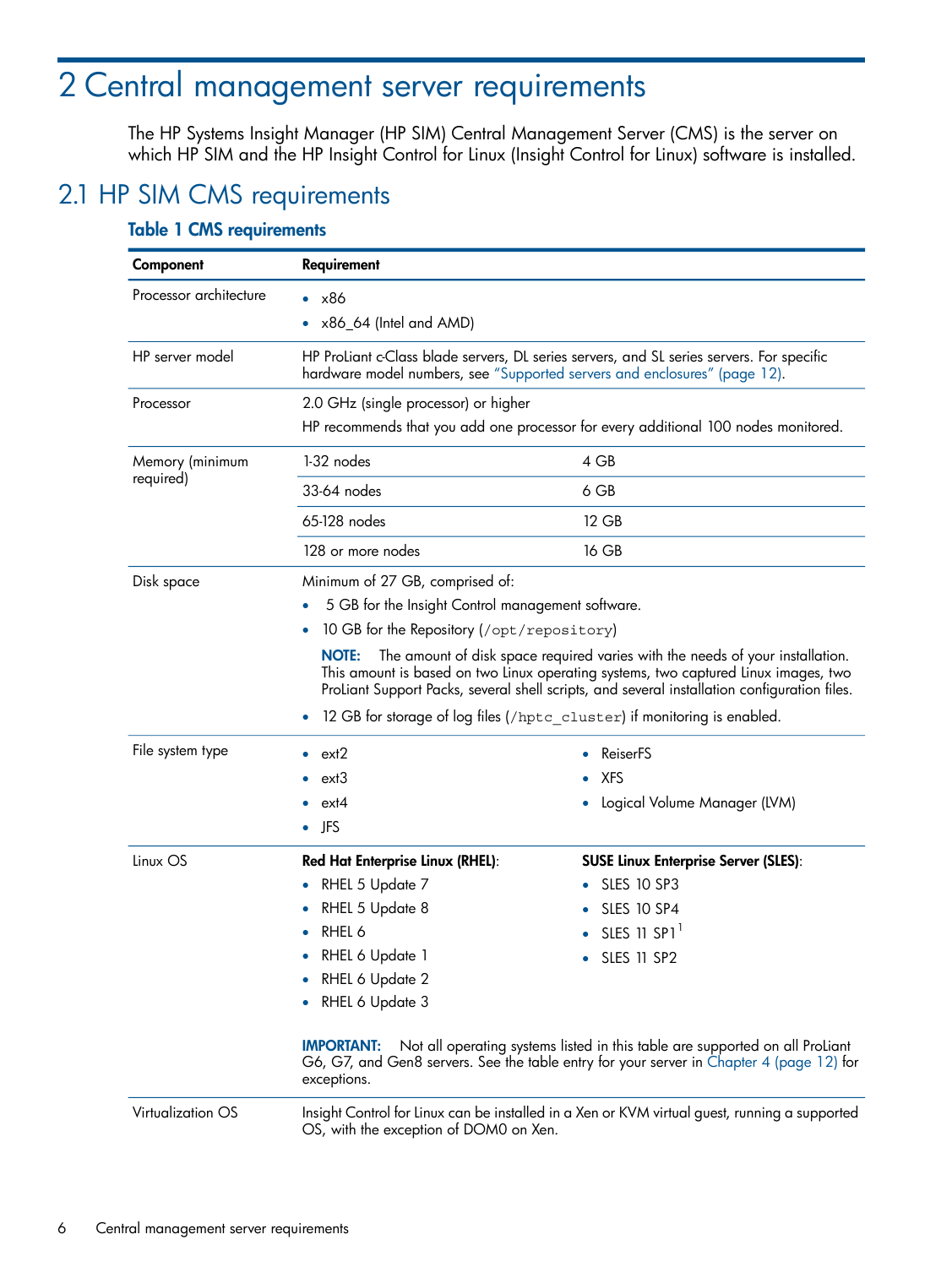### Table 1 CMS requirements *(continued)*

| Component              | Requirement                                                                                                                                                                                                                                                |  |  |  |
|------------------------|------------------------------------------------------------------------------------------------------------------------------------------------------------------------------------------------------------------------------------------------------------|--|--|--|
|                        | <b>IMPORTANT:</b> Not all virtualization operating systems listed in this table are supported<br>on all ProLiant G6, G7, and Gen8 series servers. See the table entry for your server in<br>Chapter 4 (page 12) for exceptions.                            |  |  |  |
| <b>HP SIM Database</b> | • PostgreSQL                                                                                                                                                                                                                                               |  |  |  |
|                        | • Oracle 10g Release $2$ (10.2.0.3)                                                                                                                                                                                                                        |  |  |  |
|                        | • Oracle 11g Enterprise Edition Release 2                                                                                                                                                                                                                  |  |  |  |
|                        | HP recommends using an Oracle database if you plan to manage 500 or<br><b>IMPORTANT:</b><br>more nodes (in this instance, nodes are defined as servers, management processors,<br>enclosures, onboard administrators, switches, and the like) on your CMS. |  |  |  |

<span id="page-6-0"></span>1 Installing this operating system on any Gen8 server or on any G7 (AMD Opteron 6200) server requires a driver kit ISO image (KISO) provided by SUSE. For information on obtaining the KISO, see the section titled "Copying SLES 10 SP4 or SLES 11 SP1 (KISO) into the repository" in the *HP Insight Control for Linux User Guide*.

## 2.2 Upgrade path to this release

<span id="page-6-1"></span>The CMS must run Insight Control for Linux version 7.1 or to upgrade to Insight Control for Linux Version 7.1 Update 1.

### NOTES:

In general, it is a good practice to upgrade HP SIM and Insight Control for Linux together, and HP recommends doing so. It is possible that backward compatibility issues might occur if you upgrade HP SIM without upgrading Insight Control for Linux as well.

Before upgrading, ensure that the CMS is running a supported operating system version.

### Table 2 Installation script actions when HP SIM or Insight Control for Linux software is detected

| Software                     | Detected version        | <b>Script action</b>                                                                                         | <b>Comments</b>                                                                                                                                                                                                                                                                   |
|------------------------------|-------------------------|--------------------------------------------------------------------------------------------------------------|-----------------------------------------------------------------------------------------------------------------------------------------------------------------------------------------------------------------------------------------------------------------------------------|
| HP SIM                       | Version 7.1<br>Update 1 | Reinstalls HP SIM Version 7.1<br>Update 1                                                                    | HP SIM Version 7.1 Update 1 is the current<br>supported version of HP SIM.                                                                                                                                                                                                        |
|                              |                         |                                                                                                              | If the script detects HP SIM 7.1 Update 1, it<br>prompts you to reinitialize HP SIM.<br>Reinitialization, which clears the HP SIM<br>database, is only necessary if you want to<br>re-create the HP SIM configuration or if the<br>HP SIM installation process failed previously. |
|                              | Version 7.1             | Upgrades HP SIM to Version 7.1<br>Update 1 and continues with the<br>Insight Control for Linux installation. |                                                                                                                                                                                                                                                                                   |
|                              | Earlier than 7.1        | Exits the upgrade process                                                                                    | Use the HP SIM documentation to manually<br>install or upgrade the HP SIM CMS to HP<br>SIM Version 7.1, then upgrade to Version<br>7.1 Update 1.                                                                                                                                  |
|                              | None                    | Exits the upgrade process.                                                                                   | Use the instructions in the HP Insight Control<br>for Linux Installation Guide to perform a full<br>installation of Insight Control for Linux<br>Version 7.1, then upgrade to Version 7.1<br>Update 1.                                                                            |
| Insight Control<br>for Linux | Versions 7.1            | Starts the upgrade to Insight Control<br>for Linux Version 7.1 Update 1.                                     | Follow the upgrade instructions in the HP<br>Insight Control for Linux Installation Guide.                                                                                                                                                                                        |
|                              | Earlier than 7.1        | Exits the upgrade process.                                                                                   | Use the instructions in the HP Insight Control<br>for Linux Installation Guide to perform a full                                                                                                                                                                                  |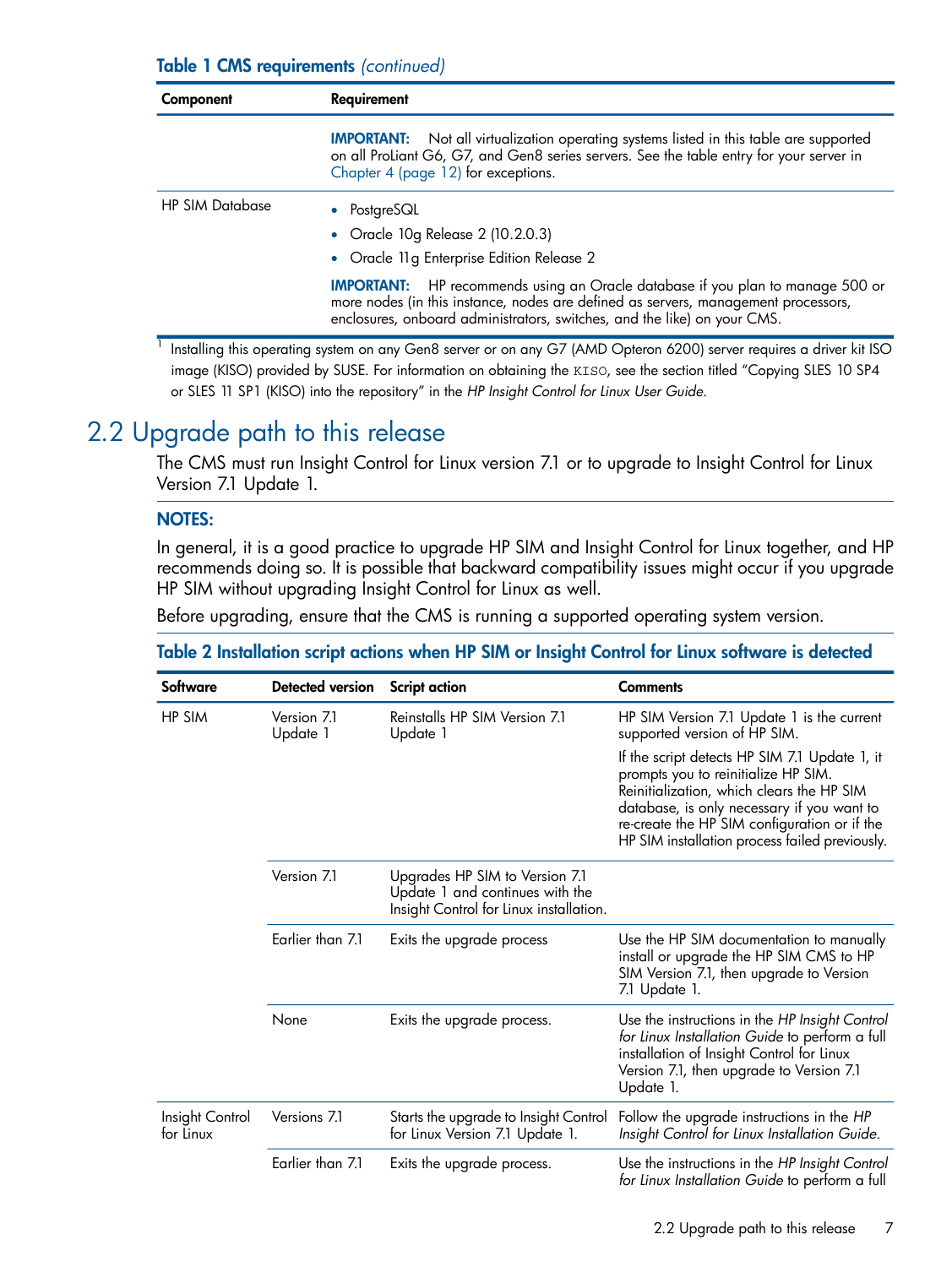| Software<br>Detected version Script action |      |                            | <b>Comments</b>                                                                                                                                                                                        |  |  |
|--------------------------------------------|------|----------------------------|--------------------------------------------------------------------------------------------------------------------------------------------------------------------------------------------------------|--|--|
|                                            |      |                            | installation of Insight Control for Linux<br>Version 7.1, then upgrade to Version 7.1<br>Update 1.                                                                                                     |  |  |
|                                            | None | Exits the upgrade process. | Use the instructions in the HP Insight Control<br>for Linux Installation Guide to perform a full<br>installation of Insight Control for Linux<br>Version 7.1, then upgrade to Version 7.1<br>Update 1. |  |  |

Table 2 Installation script actions when HP SIM or Insight Control for Linux software is detected *(continued)*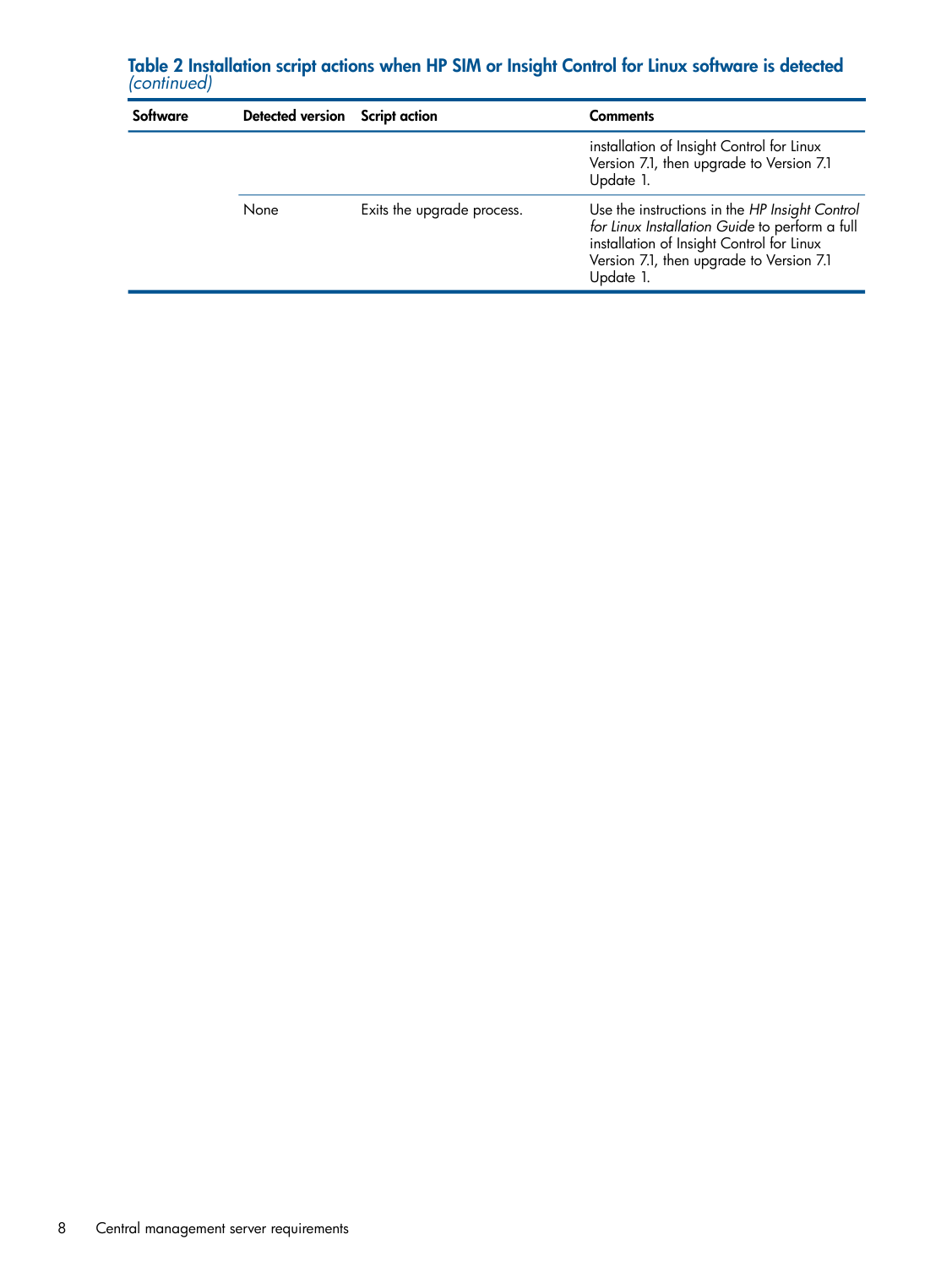# <span id="page-8-0"></span>3 Managed system requirements

<span id="page-8-9"></span>Managed systems are HP ProLiant servers monitored and managed by Insight Control for Linux.

### <span id="page-8-1"></span>Table 3 Managed system requirements

<span id="page-8-14"></span><span id="page-8-13"></span><span id="page-8-12"></span><span id="page-8-11"></span><span id="page-8-10"></span><span id="page-8-8"></span><span id="page-8-7"></span><span id="page-8-6"></span><span id="page-8-5"></span><span id="page-8-4"></span><span id="page-8-3"></span><span id="page-8-2"></span>

| Component                | Requirement                                                                                                                                                                                                                       |                                                                                                                                                                                                                                                                                                                                                                      |  |  |  |
|--------------------------|-----------------------------------------------------------------------------------------------------------------------------------------------------------------------------------------------------------------------------------|----------------------------------------------------------------------------------------------------------------------------------------------------------------------------------------------------------------------------------------------------------------------------------------------------------------------------------------------------------------------|--|--|--|
| Processor architecture   | $\bullet$ x86                                                                                                                                                                                                                     |                                                                                                                                                                                                                                                                                                                                                                      |  |  |  |
|                          | $\bullet$ x86_64 (Intel and AMD)                                                                                                                                                                                                  |                                                                                                                                                                                                                                                                                                                                                                      |  |  |  |
| HP server model          | HP ProLiant c-Class blade servers, DL series servers, ML series, and SL series servers are<br>supported for use as managed systems. See Chapter 4 (page 12) for specific hardware<br>model numbers and minimum firmware versions. |                                                                                                                                                                                                                                                                                                                                                                      |  |  |  |
| File system type         | $\bullet$ ext2                                                                                                                                                                                                                    | $\bullet$ JFS                                                                                                                                                                                                                                                                                                                                                        |  |  |  |
|                          | ext3                                                                                                                                                                                                                              | ReiserFS                                                                                                                                                                                                                                                                                                                                                             |  |  |  |
|                          | ext4                                                                                                                                                                                                                              | $\bullet$ XFS                                                                                                                                                                                                                                                                                                                                                        |  |  |  |
|                          | Logical Volume Manager (LVM)<br>$\bullet$                                                                                                                                                                                         | • Extended partitions of types $0x5$ , $0x$ f, and<br>0x85                                                                                                                                                                                                                                                                                                           |  |  |  |
| Linux OS                 | Red Hat Enterprise Linux (RHEL):                                                                                                                                                                                                  | <b>SUSE Linux Enterprise Server (SLES):</b>                                                                                                                                                                                                                                                                                                                          |  |  |  |
|                          | RHEL 5 Update 3 (Server)                                                                                                                                                                                                          | $\bullet$ SLES 10 SP3 <sup>1</sup>                                                                                                                                                                                                                                                                                                                                   |  |  |  |
|                          | RHEL 5 Update 4 (Server)<br>$\bullet$                                                                                                                                                                                             | $\bullet$ SLES 10 SP4 <sup>1</sup>                                                                                                                                                                                                                                                                                                                                   |  |  |  |
|                          | RHEL 5 Update 5 (Server)                                                                                                                                                                                                          | $\bullet$ SLES 11 SP1 <sup>2</sup>                                                                                                                                                                                                                                                                                                                                   |  |  |  |
|                          | RHEL 5 Update 6<br>$\bullet$                                                                                                                                                                                                      | $\bullet$ SLES 11 SP2 <sup>2</sup>                                                                                                                                                                                                                                                                                                                                   |  |  |  |
|                          | RHEL 5 Update 7                                                                                                                                                                                                                   |                                                                                                                                                                                                                                                                                                                                                                      |  |  |  |
|                          | RHEL 5 Update 8                                                                                                                                                                                                                   |                                                                                                                                                                                                                                                                                                                                                                      |  |  |  |
|                          | RHEL 6                                                                                                                                                                                                                            |                                                                                                                                                                                                                                                                                                                                                                      |  |  |  |
|                          | RHEL 6 Update 1                                                                                                                                                                                                                   |                                                                                                                                                                                                                                                                                                                                                                      |  |  |  |
|                          | RHEL 6 Update 2                                                                                                                                                                                                                   |                                                                                                                                                                                                                                                                                                                                                                      |  |  |  |
|                          | RHEL 6 Update 3<br>٠                                                                                                                                                                                                              |                                                                                                                                                                                                                                                                                                                                                                      |  |  |  |
|                          | <b>IMPORTANT:</b><br>support on G6, G7, and Gen8 series servers.                                                                                                                                                                  | Not all operating systems listed in this table are supported on all ProLiant<br>G6 and G7 series servers. Additionally, some operating systems, although supported, require<br>a customized initrd file, which HP provides, to modify the drivers for specific operating<br>systems. See the table entry for your server in Chapter 4 (page 12) for exceptions to OS |  |  |  |
| <b>Virtualization OS</b> | VMware $ESX^3$ :                                                                                                                                                                                                                  | VMware ESXi: <sup>5</sup>                                                                                                                                                                                                                                                                                                                                            |  |  |  |
|                          | • ESX 4.0 Update 2                                                                                                                                                                                                                | $\bullet$ ESXi 4.0 Update 2                                                                                                                                                                                                                                                                                                                                          |  |  |  |
|                          | ESX 4.0 Update 3                                                                                                                                                                                                                  | • ESXi 4.0 Update 3                                                                                                                                                                                                                                                                                                                                                  |  |  |  |
|                          | ESX 4.0 Update $44$                                                                                                                                                                                                               | • ESXi 4.0 Update $4^4$                                                                                                                                                                                                                                                                                                                                              |  |  |  |
|                          | ESX 4.1 Update 1                                                                                                                                                                                                                  | ESXi 4.1 Update 1                                                                                                                                                                                                                                                                                                                                                    |  |  |  |
|                          | ESX 4.1 Update 2                                                                                                                                                                                                                  | ESXi 4.1 Update 2                                                                                                                                                                                                                                                                                                                                                    |  |  |  |
|                          | ESX 4.1 Update $34$<br>$\bullet$                                                                                                                                                                                                  | • ESXi 4.1 Update $34$                                                                                                                                                                                                                                                                                                                                               |  |  |  |
|                          |                                                                                                                                                                                                                                   | • ESXi 5.0 (stateful mode only) <sup>6,7,8</sup>                                                                                                                                                                                                                                                                                                                     |  |  |  |
|                          |                                                                                                                                                                                                                                   | • ESXi 5.0 Update 1 (stateful mode only)                                                                                                                                                                                                                                                                                                                             |  |  |  |
|                          | Xen on:                                                                                                                                                                                                                           | KVM on: $10$                                                                                                                                                                                                                                                                                                                                                         |  |  |  |
|                          | • RHEL 5 Update 3                                                                                                                                                                                                                 | • RHEL 5 Update 4                                                                                                                                                                                                                                                                                                                                                    |  |  |  |
|                          | RHEL 5 Update 4                                                                                                                                                                                                                   | RHEL 5 Update 5                                                                                                                                                                                                                                                                                                                                                      |  |  |  |
|                          | RHEL 5 Update 5                                                                                                                                                                                                                   | RHEL 5 Update 6                                                                                                                                                                                                                                                                                                                                                      |  |  |  |
|                          |                                                                                                                                                                                                                                   |                                                                                                                                                                                                                                                                                                                                                                      |  |  |  |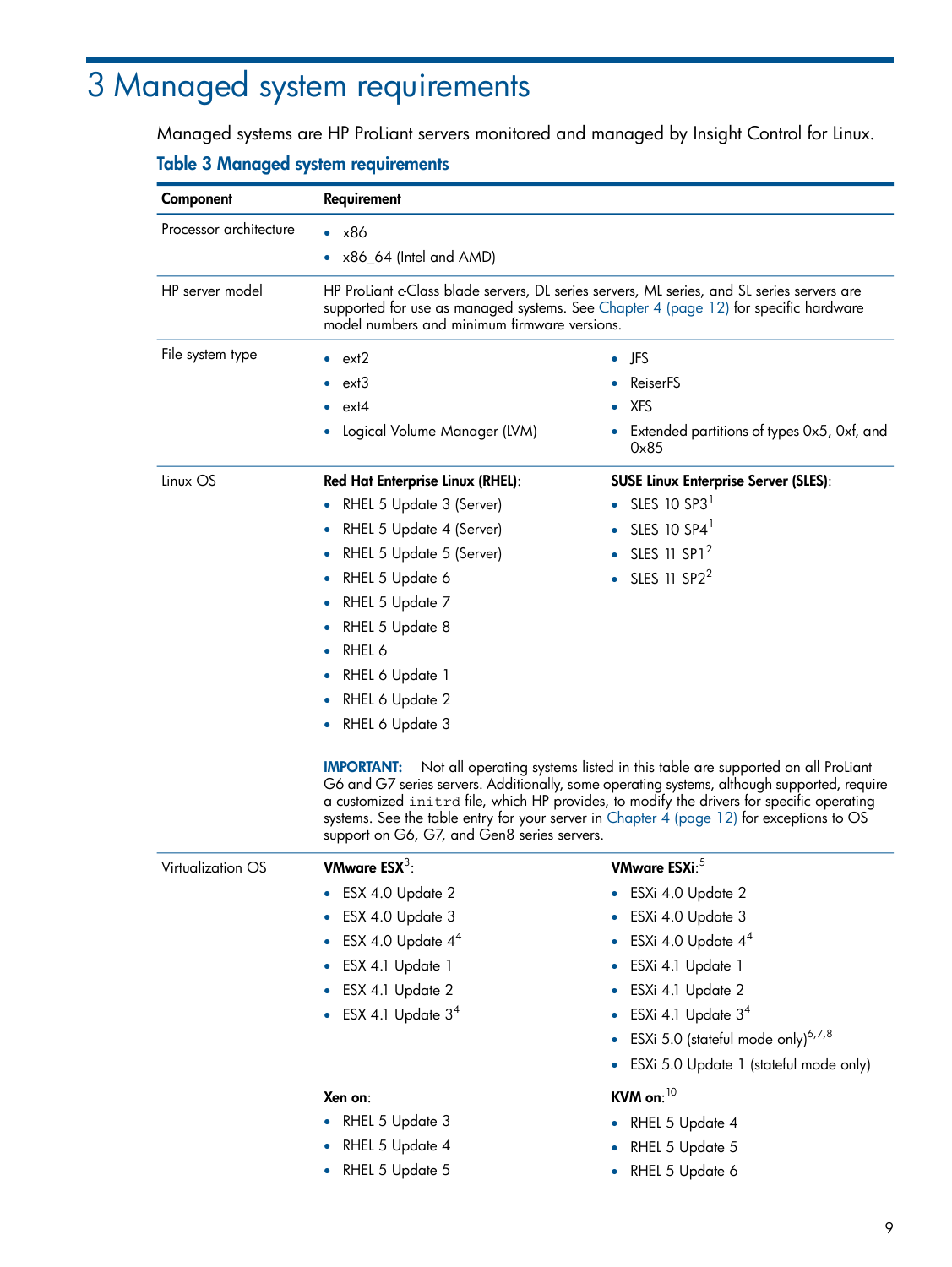### Table 3 Managed system requirements *(continued)*

| Component | Requirement                        |                                                                                                                                                                                |
|-----------|------------------------------------|--------------------------------------------------------------------------------------------------------------------------------------------------------------------------------|
|           | • RHEL 5 Update 6                  | • RHEL 5 Update 7                                                                                                                                                              |
|           | • RHEL 5 Update 7                  | • RHEL 5 Update 8                                                                                                                                                              |
|           | RHEL 5 Update 8<br>$\bullet$       | RHEL 6<br>$\bullet$                                                                                                                                                            |
|           | $\bullet$ SLES 10 SP3 <sup>9</sup> | • RHEL 6 Update 1                                                                                                                                                              |
|           | $\bullet$ SLES 10 SP4              | • RHEL 6 Update 2                                                                                                                                                              |
|           | $\bullet$ SLES 11 SP1              | • RHEL 6 Update 3                                                                                                                                                              |
|           | $\bullet$ SLES 11 SP2              | SLES 11<br>$\bullet$                                                                                                                                                           |
|           |                                    | $\bullet$ SLES 11 SP1                                                                                                                                                          |
|           |                                    | $\bullet$ SLES 11 SP2                                                                                                                                                          |
|           | <b>IMPORTANT:</b>                  | Not all virtualization operating systems listed in this table are supported on<br>all Prolignt G6 G7 and Gen8 series servers. See the table entry for your server in Chapter 4 |

series servers. See the table entry for your server in Ch [\(page](#page-11-0) 12) for exceptions.

- 1 Software RAID is not supported on any SLES 10 operating systems.
- 2 Installing this operating system on any Gen8 server or on any G7 (AMD Opteron 6200) server requires a driver kit ISO image (KISO) provided by SUSE. For information on obtaining the KISO, see the section titled "Copying SLES 10 SP4 or SLES 11 SP1 (KISO) into the repository" in the *HP Insight Control for Linux User Guide*.

 $4$  HP is not releasing a customized image for this hypervisor, therefore, it cannot be installed from Insight Control for Linux. If an HP ProLiant server requires an HP customized image, then you must first install the customized image for the previous version of the hypervisor, then you must manually upgrade to this version using the ESX/ESXi update package. For ESX/ESXi 4.0 Update 4, first install the HP customized image for ESX/ESXi 4.0 Update 2 or ESX/ESXi 4.0 Update 3.

For ESX/ESXi 4.1 Update 3, first install the HP customized image for ESX/ESXi 4.1 Update 2. The web address for VMware ESX/ESXi downloads is: <https://my.vmware.com/web/vmware/downloads> For more information, see the VMware release notes: [http://www.vmware.com/support/vsphere4/doc/](http://www.vmware.com/support/vsphere4/doc/vsp_esx40_u4_rel_notes.html) [vsp\\_esx40\\_u4\\_rel\\_notes.html](http://www.vmware.com/support/vsphere4/doc/vsp_esx40_u4_rel_notes.html)

- $^5\,$  PXE booting of the ESXi 4.1 and ESXi 5.0 installer is only supported when performing an unattended (also known as scripted) installation. If you need to install ESXi 4.1 or ESXi 5.0 interactively, you must use virtual media which is available on iLO-based servers. For more information on performing an installation using virtual media, see the *HP Insight Control for Linux User Guide*. Insight Control for Linux provides enablement for performing an interactive network installation of ESXi 4.0 Update 2 using PXE, but VMware may choose not to support an installation done in this manner because it is not their recommended way for installing ESXi operating systems.
- 6 For installations on a SLES 10 CMS using PXE, this virtualization operating system, because of the size of boot files, might require tftp (instead of atftp).
- 7 This virtualization operating system is not supported on HP ProLiant G7 servers that have only one processor, for example, the ML110 G7.
- $^8\,$  IMPORTANT: Only the ESXi 5.0 image customized by HP is supported; the image provided by VMware lacks necessary drivers for certain servers. For information on which servers are supported, see the following website: <http://h18004.www1.hp.com/products/servers/vmware/supportmatrix/hpvmware.html> For information on VMware from HP, see the following website: <http://h18004.www1.hp.com/products/servers/software/vmware/index.html>
- Novell supports Xen-PAE kernel only in SLES 10 SP3 x86 Host, but Novell supports both Xen and Xen-PAE kernels in the SLES 10 SP3 x86 64 host. Insight Control virtual machine management is tested on the corresponding supported kernel.
- <sup>10</sup> Although the KVM virtualization operating system is not supported by HP Insight Control virtual machine management, Insight Control for Linux supports the installation and management of KVM hosts.

<sup>3</sup> Network installation of an ESX virtualization operating system is not supported by Insight Control for Linux if the server requires a "driver CD". This includes servers with a ServerEngines NIC.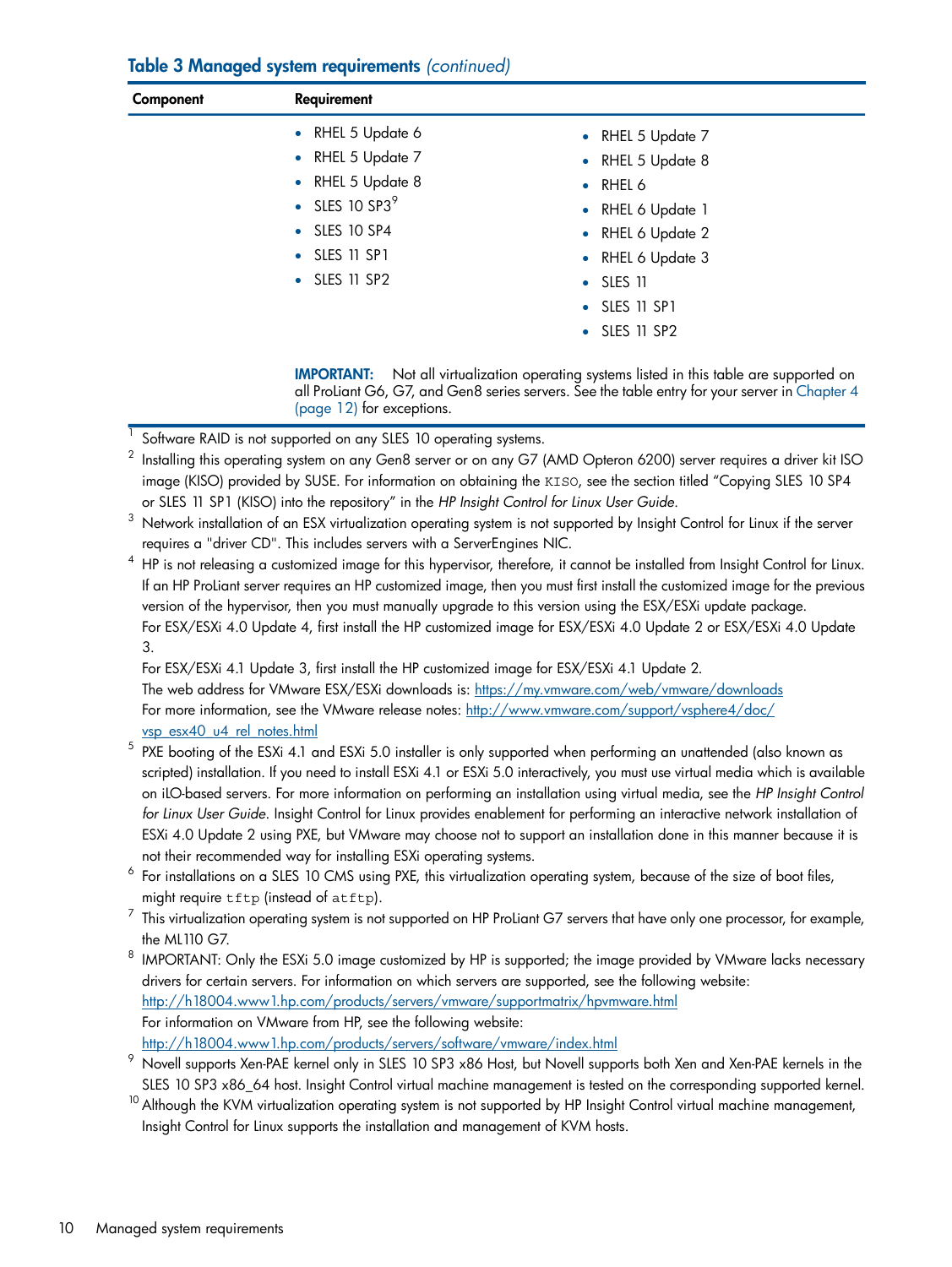NOTE: Managed systems can run other, non-supported variants of Linux, such as CentOS and Debian GNU/Linux. For more information, see the following white papers:

- <span id="page-10-0"></span>• *Using CentOS 5.4 with Insight Control for Linux*
- *Deploying Debian GNU/Linux with Insight Control for Linux*
- *Setting up Managed Systems in Insight Control for Linux without the ProLiant Support Pack*

To view or download these Insight Control for Linux white papers, see the instructions in [Section](#page-23-0) 7.7 [\(page](#page-23-0) 24).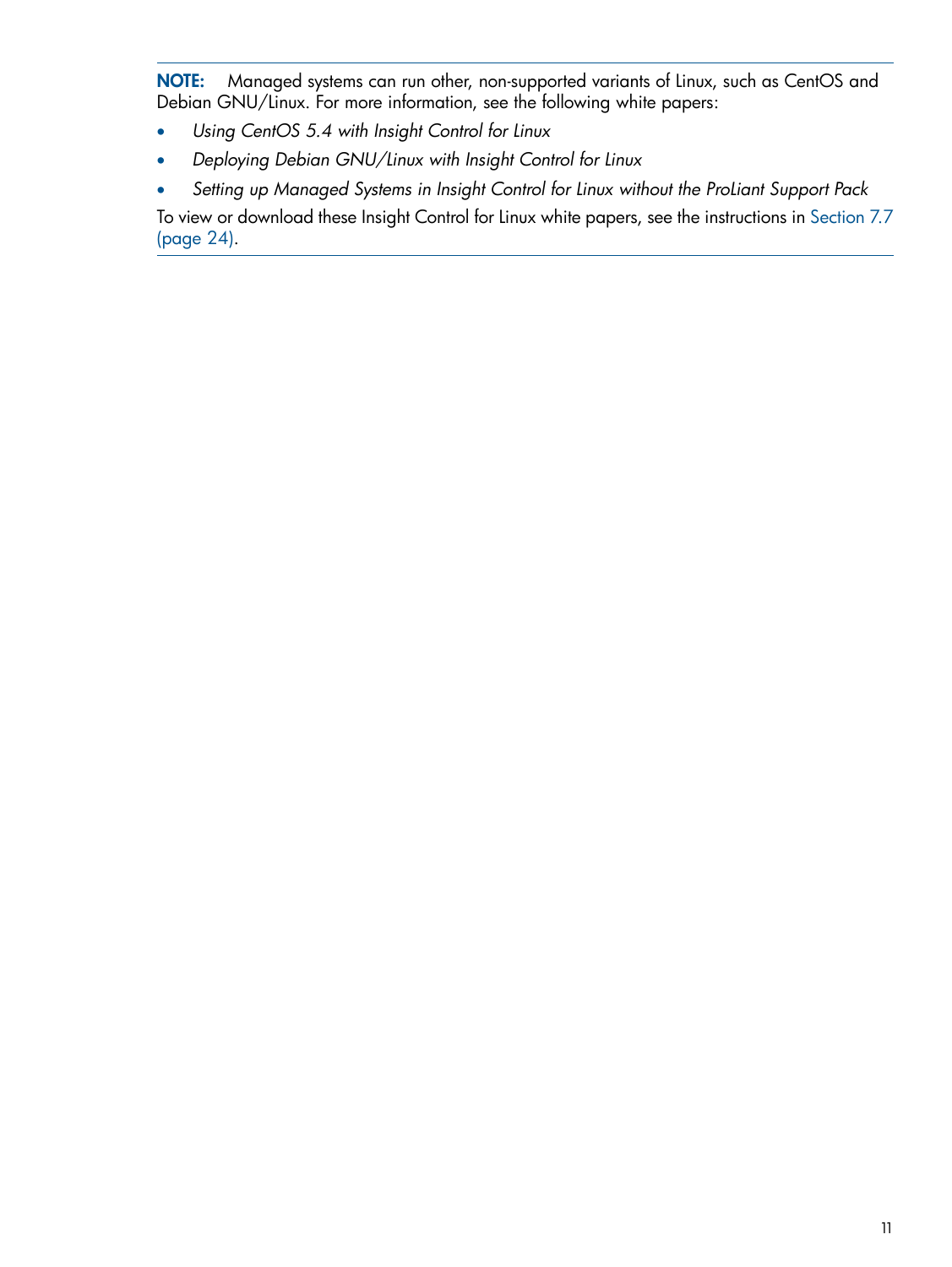# <span id="page-11-0"></span>4 Supported servers and enclosures

<span id="page-11-7"></span>This chapter lists supported HP ProLiant servers and enclosures.

#### Operating system considerations

For a list of HP ProLiant servers that support RHEL operating systems, see the Linux certification and support matrix - HP ProLiant servers website:

<http://h18004.www1.hp.com/products/servers/linux/hplinuxcert.html>

For a list of HP ProLiant servers that support SLES operating systems, see the following certification and support website:

<http://h18004.www1.hp.com/products/servers/linux/hplinuxcert-novell.html>

To find the minimum supported Red Hat updates or Novell service packs for a particular server, go to the appropriate website, locate the server, and select it. An individual web page for that server will appear with the minimum supported OS information.

#### <span id="page-11-6"></span>Insight Control virtual machine management

<span id="page-11-2"></span>For a list of HP ProLiant servers that support VMware, see the VMware from HP for ProLiant website and select the tab for 4.X servers or 3.X servers as needed:

<http://h18004.www1.hp.com/products/servers/vmware/supportmatrix/hpvmware.html>

<span id="page-11-4"></span>For additional information on ESX and ESXi compatibility, see the *VMware Compatibility Guide*: <http://www.vmware.com/resources/compatibility>

#### IMPORTANT:  $\mathbb{O}$

For certain server/operating system combinations, the drivers supplied with the operating system need to be modified by replacing the initrd file (the initrd file is the boot RAM disk) supplied with the operating system with a customized initrd that HP provides. When a server needs to modified in this way, there will be a note in the entry for the server. For information on obtaining the initrd file, see the table titled "Download web address for customized initrd files" in the *HP Insight Control for Linux User Guide*.

#### <span id="page-11-5"></span>Insight Control power management

<span id="page-11-1"></span>The tables in this chapter indicate general power management support for each server. For specific Insight Control power management server requirements and capabilities, see the appendix titled "Hardware requirements and supported capabilities for Insight Control power management" in the *HP Insight Management Support Matrix* at the following website:

<span id="page-11-3"></span><http://www.hp.com/go/insightmanagement>

### 4.1 Management processors

#### Table 4 Management processor firmware versions

| Management processor'        | <b>Minimum Firmware Version</b> |      |
|------------------------------|---------------------------------|------|
| ProLiant Lights Out-100      | LO100i                          | 4.22 |
| $HP$ ilo 2                   | iLO <sub>2</sub>                | 2.07 |
| $HP$ ilo 3                   | iLO <sub>3</sub>                | 1.26 |
| il $\bigcirc$ 4 <sup>2</sup> | il $\bigcirc$ 4                 |      |

 $^{\rm 1}$  For information on which management processor your server features, see the QuickSpecs for your server.

2 For more information on iLO 4 agentless management on Gen8 servers, see the white paper titled *HP Systems Insight Manager 7.0 and HP Agentless Management overview* at the following website: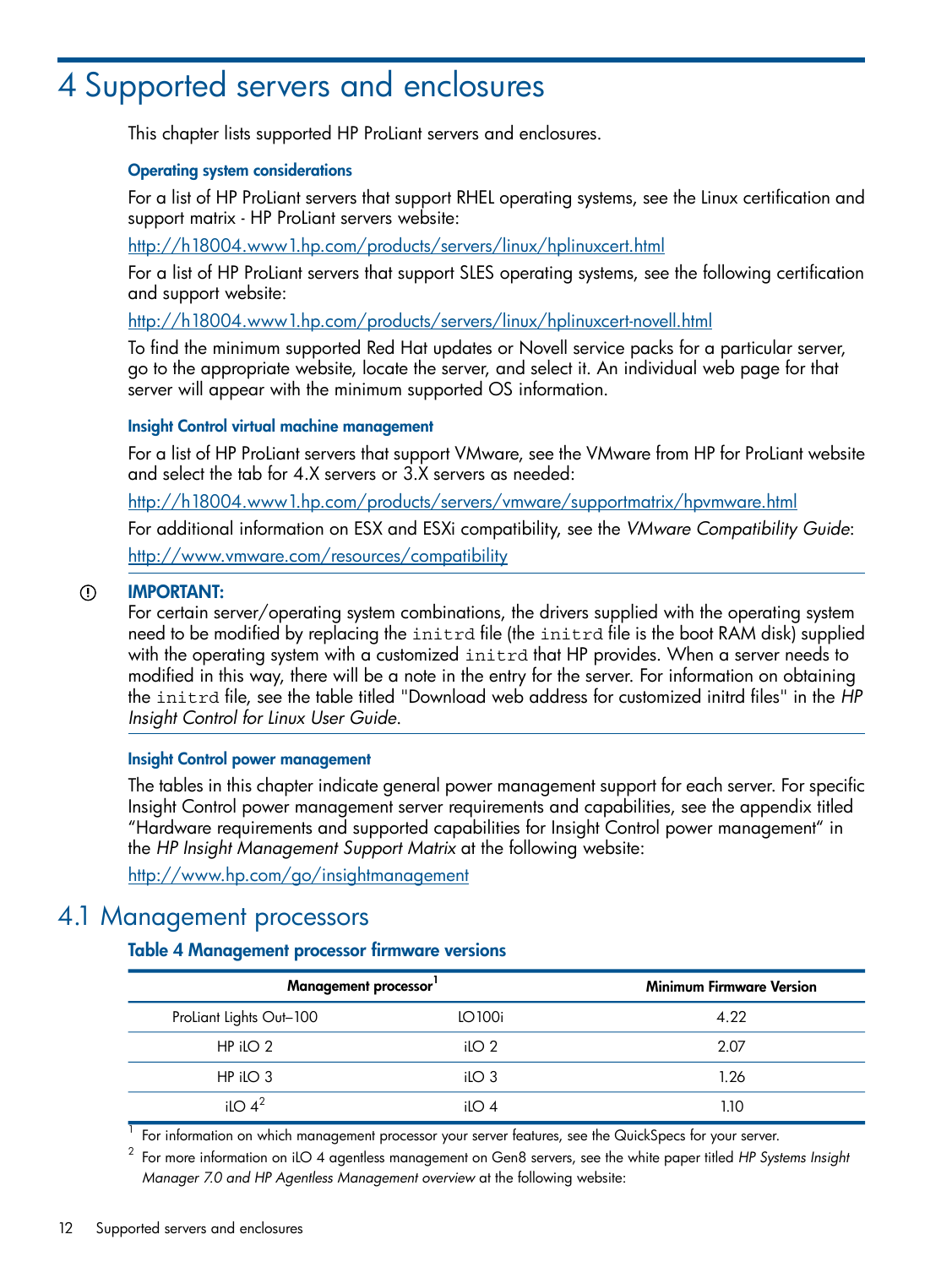### NOTE:

<span id="page-12-7"></span><span id="page-12-0"></span>Virtual media functions only on servers with iLO-based management processors.

# 4.2 Obtaining updated firmware

<span id="page-12-6"></span>You can obtain updated firmware:

- From the Support Pack for ProLiant
- <span id="page-12-1"></span>• From the HP Support Center website: <http://www.hp.com/go/hpsc>

### 4.3 Enclosures

<span id="page-12-5"></span><span id="page-12-3"></span>[Table](#page-12-3) 5 lists the supported HP BladeSystem enclosures and the minimum firmware version for the Onboard Administrator (OA).

### Table 5 Supported BladeSystem enclosures

<span id="page-12-2"></span>

| BladeSystem enclosure model | <b>OA</b> firmware version |  |  |
|-----------------------------|----------------------------|--|--|
| c3000 enclosure             | -3.56                      |  |  |
| c7000 enclosure             | 3.56                       |  |  |

## 4.4 HP BladeSystem c-Class ProLiant Server Blades

<span id="page-12-9"></span><span id="page-12-4"></span>The c-Class server blades feature iLO 2, iLO 3, and iLO 4 management processors.

### Table 6 Supported ProLiant c-Class server blades

<span id="page-12-8"></span>

| Model number                    | See Note at<br>end of table | <b>Supported as CMS?</b> | Supported as managed<br>system? | <b>Insight Control power</b><br>management support<br>on managed systems? |
|---------------------------------|-----------------------------|--------------------------|---------------------------------|---------------------------------------------------------------------------|
| BL2x220c G5                     |                             | Yes                      | Yes                             | Yes                                                                       |
| BL2x220c G6                     |                             | Yes                      | Yes                             | Yes                                                                       |
| BL2x220c G7                     |                             | Yes                      | Yes                             | Yes                                                                       |
| <b>BL260c G5</b>                |                             | Yes                      | Yes                             | Yes                                                                       |
| <b>BL280c G6</b>                |                             | Yes                      | Yes                             | Yes                                                                       |
| BL420c Gen8                     | $\mathbf{1}$                | Yes                      | Yes                             | Yes                                                                       |
| <b>BL460c</b>                   |                             | Yes                      | Yes                             | Yes                                                                       |
| <b>BL460c G5</b>                |                             | Yes                      | Yes                             | Yes                                                                       |
| <b>BL460c G6</b>                |                             | Yes                      | Yes                             | Yes                                                                       |
| <b>BL460c G7</b>                |                             | Yes                      | Yes                             | Yes                                                                       |
| BL460c Gen8                     |                             | Yes                      | Yes                             | Yes                                                                       |
| <b>BL465c</b>                   |                             | Yes                      | Yes                             | Yes                                                                       |
| <b>BL465c G5</b>                |                             | Yes                      | Yes                             | Yes                                                                       |
| <b>BL465c G6</b>                |                             | Yes                      | Yes                             | Yes                                                                       |
| <b>BL465c G7</b>                | 2                           | Yes                      | Yes                             | Yes                                                                       |
| BL465c G7 (AMD Opteron<br>6200) | $\overline{2}$              | Yes                      | Yes                             | Yes                                                                       |
| BL465c Gen8                     |                             | Yes                      | Yes                             | Yes                                                                       |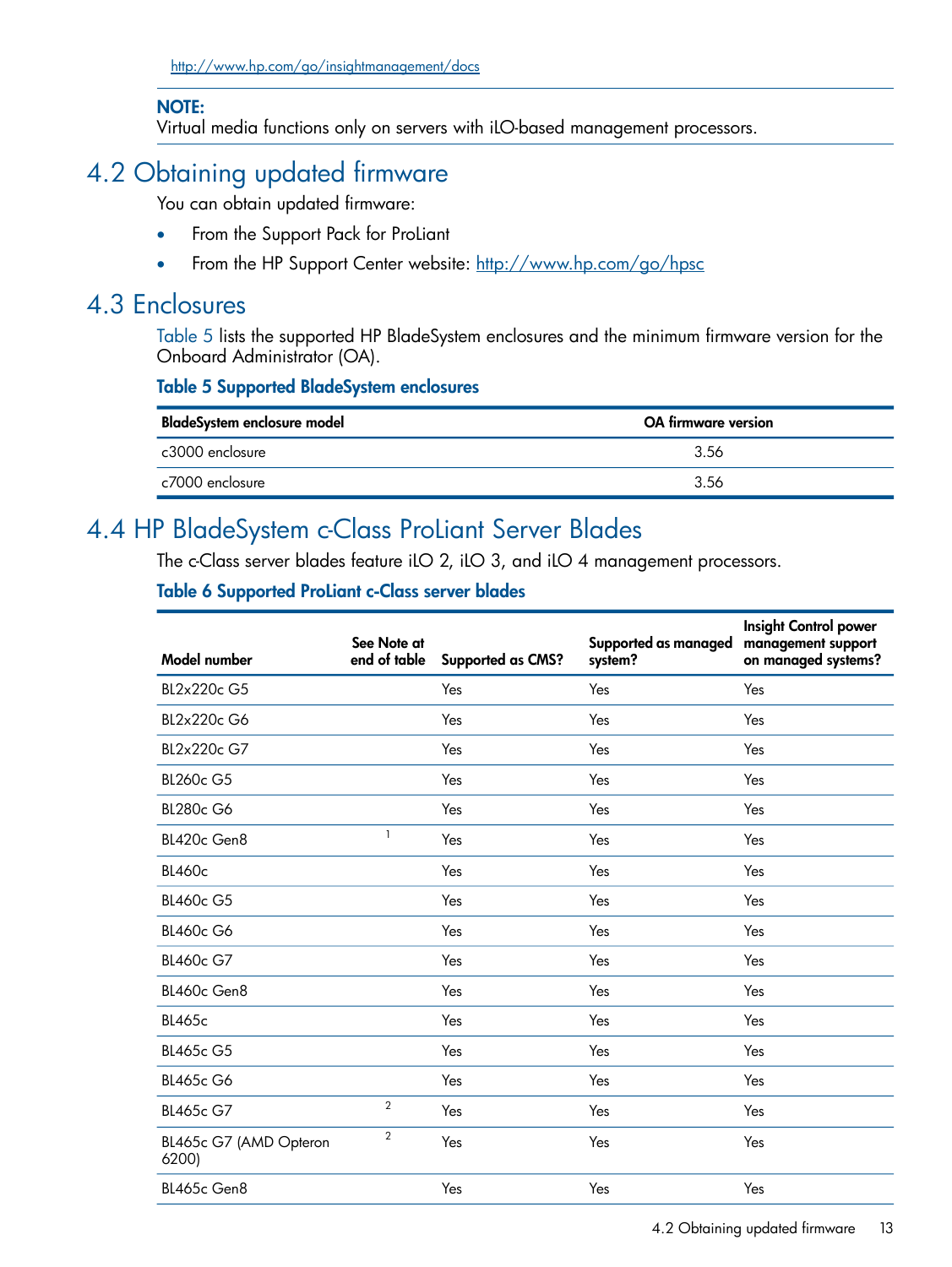<span id="page-13-2"></span>

| Model number                    | See Note at<br>end of table | <b>Supported as CMS?</b> | Supported as managed<br>system? | <b>Insight Control power</b><br>management support<br>on managed systems? |
|---------------------------------|-----------------------------|--------------------------|---------------------------------|---------------------------------------------------------------------------|
| <b>BL480c</b>                   |                             | Yes                      | Yes                             | Yes                                                                       |
| <b>BL490c G6</b>                |                             | Yes                      | Yes                             | Yes                                                                       |
| BL490c G7                       |                             | Yes                      | Yes                             | Yes                                                                       |
| BL495c G5                       | $\overline{2}$              | Yes                      | Yes                             | Yes                                                                       |
| <b>BL495c G6</b>                |                             | Yes                      | Yes                             | No                                                                        |
| <b>BL620c G7</b>                |                             | Yes                      | Yes                             | Yes                                                                       |
| BL660c Gen8                     | 3                           | Yes                      | Yes                             | Yes                                                                       |
| <b>BL680c G5</b>                |                             | Yes                      | Yes                             | Yes                                                                       |
| <b>BL680c G7</b>                |                             | Yes                      | Yes                             | Yes                                                                       |
| <b>BL685c</b>                   |                             | Yes                      | Yes                             | Yes                                                                       |
| <b>BL685c G5</b>                |                             | Yes                      | Yes                             | Yes                                                                       |
| <b>BL685c G6</b>                |                             | Yes                      | Yes                             | Yes                                                                       |
| <b>BL685c G7</b>                | $\overline{2}$              | Yes                      | Yes                             | Yes                                                                       |
| BL685c G7 (AMD Opteron<br>6200) | $\overline{2}$              | Yes                      | Yes                             | Yes                                                                       |
| <b>WS460c G6</b>                | $\overline{4}$              | Yes                      | Yes                             | Yes                                                                       |

#### Table 6 Supported ProLiant c-Class server blades *(continued)*

 $1$  A customized initrd is required to install RHEL or SLES operating systems on this server if it is configured with a B320i RAID controller.

 $^{\rm 2}$  Installing SLES 10 SP3 on this server over the network requires a modified <code>initr</code>d file. For information on obtaining the initrd file, see the table titled "Download web address for customized initrd files" in the *HP Insight Control for Linux User Guide*.

<span id="page-13-0"></span> $3$  This server only 64-bit operating systems.

<span id="page-13-1"></span>4 This workstation blade server is supported only as a blade server.

### 4.5 HP ProLiant DL series rack mount servers

<span id="page-13-3"></span>Except for Gen8 servers, DL100 series servers feature LO100i management processors.DL100 Gen8 servers, DL300 series servers, DL500 series servers, and DL700 series servers feature iLO2, iLO3, and iLO4 management processors.

#### Table 7 Supported ProLiant DL series servers

| Model number       | See Note at<br>end of table | Supported as<br>CMS? | Supported as<br>managed<br>system? | Insight<br>Control power<br>management<br>support on<br>managed<br>systems? | (DL100 series)<br>Minimum System<br><b>ROM (BIOS)</b><br>version |
|--------------------|-----------------------------|----------------------|------------------------------------|-----------------------------------------------------------------------------|------------------------------------------------------------------|
| DL120 G7           |                             | Yes                  | Yes                                | No                                                                          | 3/5/2011                                                         |
| DL160 G5           |                             | Yes                  | Yes                                | No                                                                          | O12 01/31/2008                                                   |
| DL160 G5p          |                             | Yes                  | Yes                                | No                                                                          | O13 03/11/2008                                                   |
| <b>DL160 G6</b>    | $\overline{2}$              | Yes                  | Yes                                | No                                                                          | 2/19/2009                                                        |
| <b>DL160 SE G6</b> |                             | Yes                  | Yes                                | No                                                                          | 2/19/2009                                                        |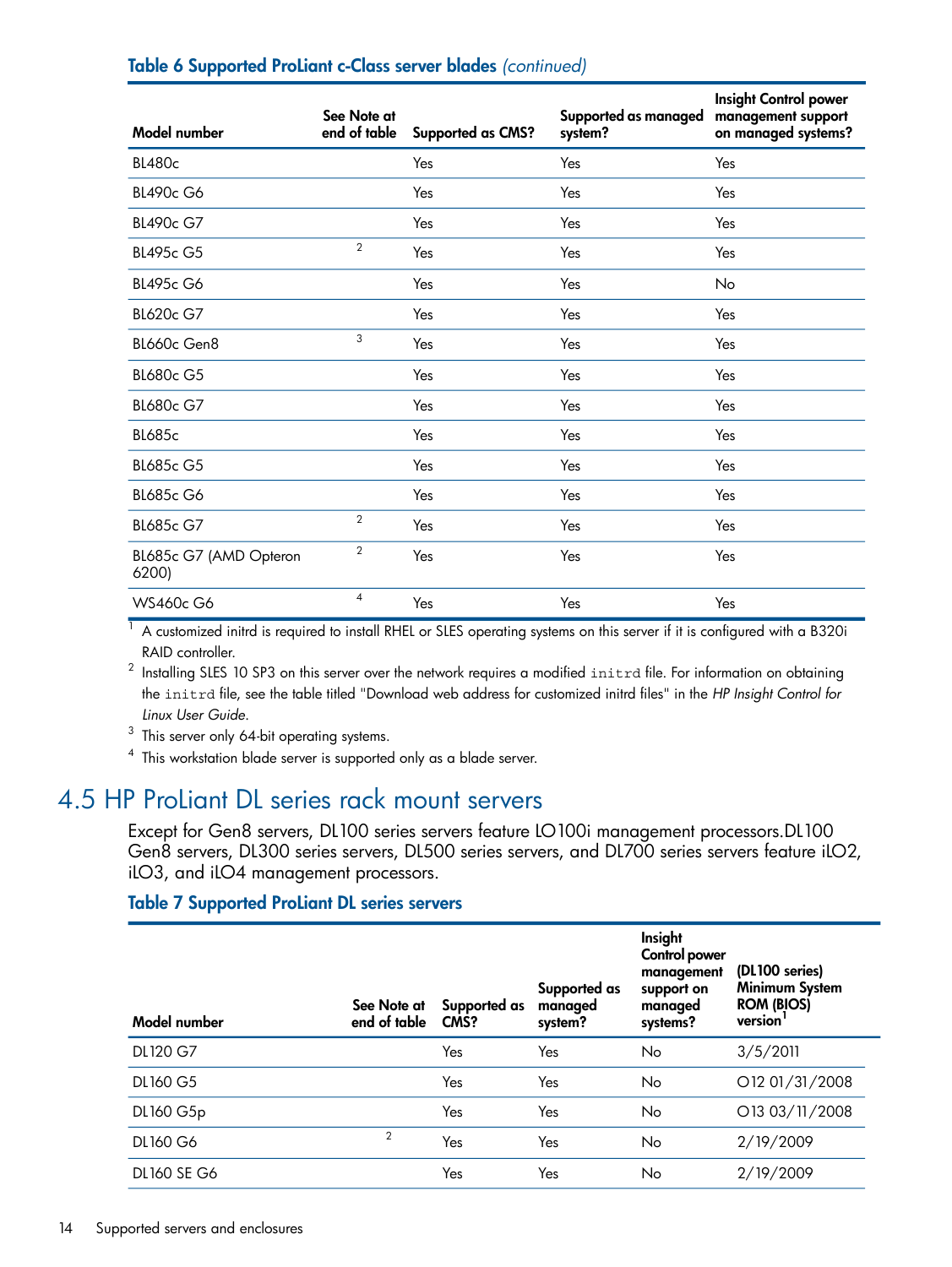<span id="page-14-1"></span><span id="page-14-0"></span>

| Model number                | See Note at<br>end of table | Supported as<br>CMS? | Supported as<br>managed<br>system? | Insight<br>Control power<br>management<br>support on<br>managed<br>systems? | (DL100 series)<br>Minimum System<br><b>ROM (BIOS)</b><br>version <sup>1</sup> |
|-----------------------------|-----------------------------|----------------------|------------------------------------|-----------------------------------------------------------------------------|-------------------------------------------------------------------------------|
| <b>DL160 Gen8</b>           |                             | Yes                  | Yes                                | No                                                                          | N/A                                                                           |
| DL165 G5                    | 3                           | Yes                  | Yes                                | No                                                                          | O13 03/11/2008                                                                |
| DL165 G5p                   | 3                           | Yes                  | Yes                                | No                                                                          | 08/15/2008                                                                    |
| DL165 G6                    | $\overline{\mathbf{4}}$     | Yes                  | Yes                                | No                                                                          | 02/26/2010                                                                    |
| DL165 G7                    |                             | Yes                  | Yes                                | No                                                                          | 05/01/2010                                                                    |
| DL165 G7 (AMD Opteron 6200) |                             | Yes                  | Yes                                | No                                                                          | 05/01/2010                                                                    |
| DL170e G6                   |                             | Yes                  | Yes                                | No                                                                          | O34 09/21/2010                                                                |
| <b>DL170h G6</b>            |                             | Yes                  | Yes                                | No                                                                          | O34 06/08/2009                                                                |
| DL2x170h G6                 |                             | Yes                  | Yes                                | <b>No</b>                                                                   | O34 06/08/2009                                                                |
| DL4x170h G6                 |                             | Yes                  | Yes                                | No                                                                          | O34 06/08/2009                                                                |
| DL180 G5                    | 5                           | Yes                  | Yes                                | No                                                                          | 10/02/2008                                                                    |
| DL180 G6                    | $\overline{2}$              | Yes                  | Yes                                | No                                                                          | 05/19/2010                                                                    |
| <b>DL180 SE G6</b>          |                             | Yes                  | Yes                                | No                                                                          | 02/09/2009                                                                    |
| DL185 G5                    | 3                           | Yes                  | Yes                                | No                                                                          | O16 03/11/2008                                                                |
| DL320 G5                    |                             | Yes                  | Yes                                | No                                                                          | N/A                                                                           |
| DL320 G5p                   |                             | Yes                  | Yes                                | No                                                                          | N/A                                                                           |
| DL320 G6                    |                             | Yes                  | Yes                                | Yes                                                                         | N/A                                                                           |
| DL320e Gen8                 | 6                           | Yes                  | Yes                                | No                                                                          | N/A                                                                           |
| DL360 G4p                   |                             | Yes                  | Yes                                | No                                                                          | N/A                                                                           |
| DL360 G5                    |                             | Yes                  | Yes                                | Yes                                                                         | N/A                                                                           |
| DL360 G6                    |                             | Yes                  | Yes                                | Yes                                                                         | N/A                                                                           |
| DL360 G7                    |                             | Yes                  | Yes                                | Yes                                                                         | N/A                                                                           |
| DL360e Gen8                 | $\overline{7}$              | Yes                  | Yes                                | Yes                                                                         | N/A                                                                           |
| DL360p Gen8                 |                             | Yes                  | Yes                                | Yes                                                                         | N/A                                                                           |
| DL365                       |                             | Yes                  | Yes                                | Yes                                                                         | N/A                                                                           |
| DL365 G5                    |                             | Yes                  | Yes                                | Yes                                                                         | N/A                                                                           |
| DL370 G6                    | 6                           | Yes                  | Yes                                | Yes                                                                         | N/A                                                                           |
| DL380 G5                    |                             | Yes                  | Yes                                | Yes                                                                         | N/A                                                                           |
| DL380 G6                    |                             | Yes                  | Yes                                | Yes                                                                         | N/A                                                                           |
| DL380 G7                    |                             | Yes                  | Yes                                | Yes                                                                         | N/A                                                                           |
| DL380e Gen8                 | $\overline{7}$              | Yes                  | Yes                                | Yes                                                                         | N/A                                                                           |
| DL380p Gen8                 |                             | Yes                  | Yes                                | Yes                                                                         | N/A                                                                           |
| DL385 G2                    |                             | Yes                  | Yes                                | Yes                                                                         | N/A                                                                           |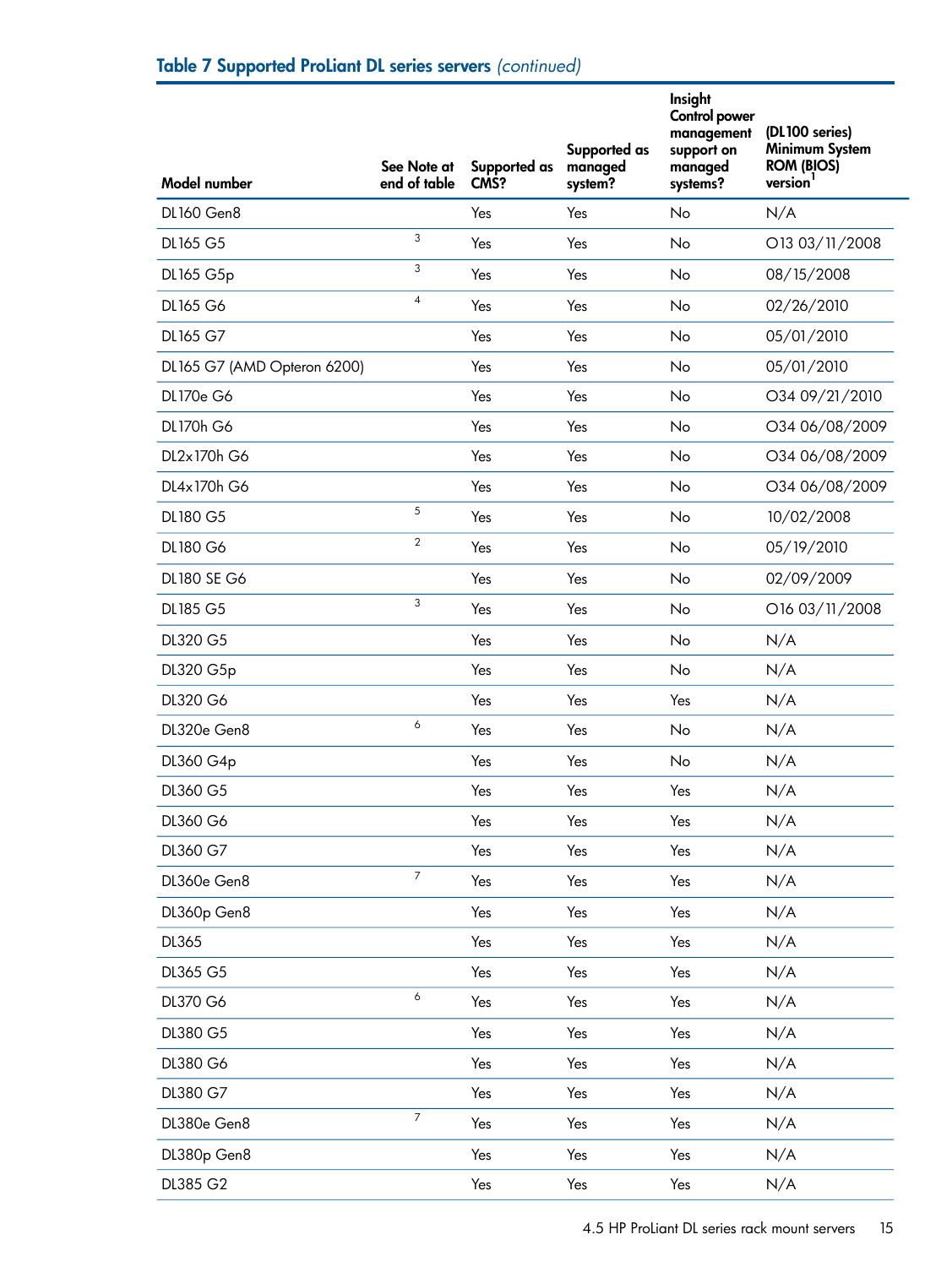| <b>Model number</b>         | See Note at<br>end of table | Supported as<br>CMS? | Supported as<br>managed<br>system? | Insight<br>Control power<br>management<br>support on<br>managed<br>systems? | (DL100 series)<br>Minimum System<br>ROM (BIOS)<br>version <sup>1</sup> |
|-----------------------------|-----------------------------|----------------------|------------------------------------|-----------------------------------------------------------------------------|------------------------------------------------------------------------|
| DL385 G5                    |                             | Yes                  | Yes                                | Yes                                                                         | N/A                                                                    |
| DL385 G5p                   |                             | Yes                  | Yes                                | Yes                                                                         | N/A                                                                    |
| DL385 G6                    |                             | Yes                  | Yes                                | No                                                                          | N/A                                                                    |
| DL385 G7                    |                             | Yes                  | Yes                                | Yes                                                                         | N/A                                                                    |
| DL385 G7 (AMD Opteron 6200) |                             | Yes                  | Yes                                | Yes                                                                         | N/A                                                                    |
| DL385p Gen8                 |                             | Yes                  | Yes                                | Yes                                                                         | N/A                                                                    |
| <b>DL560 Gen8</b>           | 8                           | Yes                  | Yes                                | Yes                                                                         | N/A                                                                    |
| DL580 G4                    |                             | Yes                  | Yes                                | No                                                                          | N/A                                                                    |
| DL580 G5                    |                             | Yes                  | Yes                                | No                                                                          | N/A                                                                    |
| DL580 G7                    |                             | Yes                  | Yes                                | No                                                                          | N/A                                                                    |
| DL585 G2                    |                             | Yes                  | Yes                                | No                                                                          | N/A                                                                    |
| DL585 G5                    |                             | Yes                  | Yes                                | No                                                                          | N/A                                                                    |
| DL585 G6                    |                             | Yes                  | Yes                                | No                                                                          | N/A                                                                    |
| DL585 G7                    |                             | Yes                  | Yes                                | No                                                                          | N/A                                                                    |
| DL585 G7 (AMD Opteron 6200) |                             | Yes                  | Yes                                | No                                                                          | N/A                                                                    |
| <b>DL785 G5</b>             |                             | Yes                  | Yes                                | No                                                                          | N/A                                                                    |
| DL785 G6                    |                             | Yes                  | Yes                                | No                                                                          | N/A                                                                    |
| DL980 G7                    |                             | Yes                  | Yes                                | Yes                                                                         | N/A                                                                    |

 $1$  This column applies only to DL100 series servers.

2 SLES11.SP1 Xen is not supported on this server if it contains a Xeon E5504 2.00GHz (4 Cores) processor.

 $^3$  This server requires System ROM (BIOS) version 10/23/2008 or greater.

Although the DL165 G6 is able to function as a CMS, Nagios is unable to collect its sensor and system event log data. The AMD-based DL165 G6 uses G5 firmware, which does not provide HP SIM with the serial number needed to associate the CMS and its management processor. However, all other Nagios services function properly.

5 By default, the DL180 G5 server ships without an LO100 Management Card. To achieve full Insight Control for Linux functionality on the DL180 G5 server, it must be configured with an HP LO100c Remote Management Card, Part # 445513-B21. See the DL180 G5 *QuickSpecs* for more information.

<span id="page-15-0"></span> $^6\,$  This server requires a modified <code>initrd</code> file. For information on obtaining the <code>initrd</code> file, see the table titled "Download web address for customized initrd files" in the *HP Insight Control for Linux User Guide*.

<span id="page-15-1"></span> $^7$  A customized initrd is required to install RHEL or SLES operating systems on this server if it is configured with a B320i RAID controller.

<span id="page-15-2"></span> $8$  This server only 64-bit operating systems.

### 4.6 HP ProLiant ML series expandable tower servers

ML series servers feature iLO2, iLO3, and iLO4 management processors.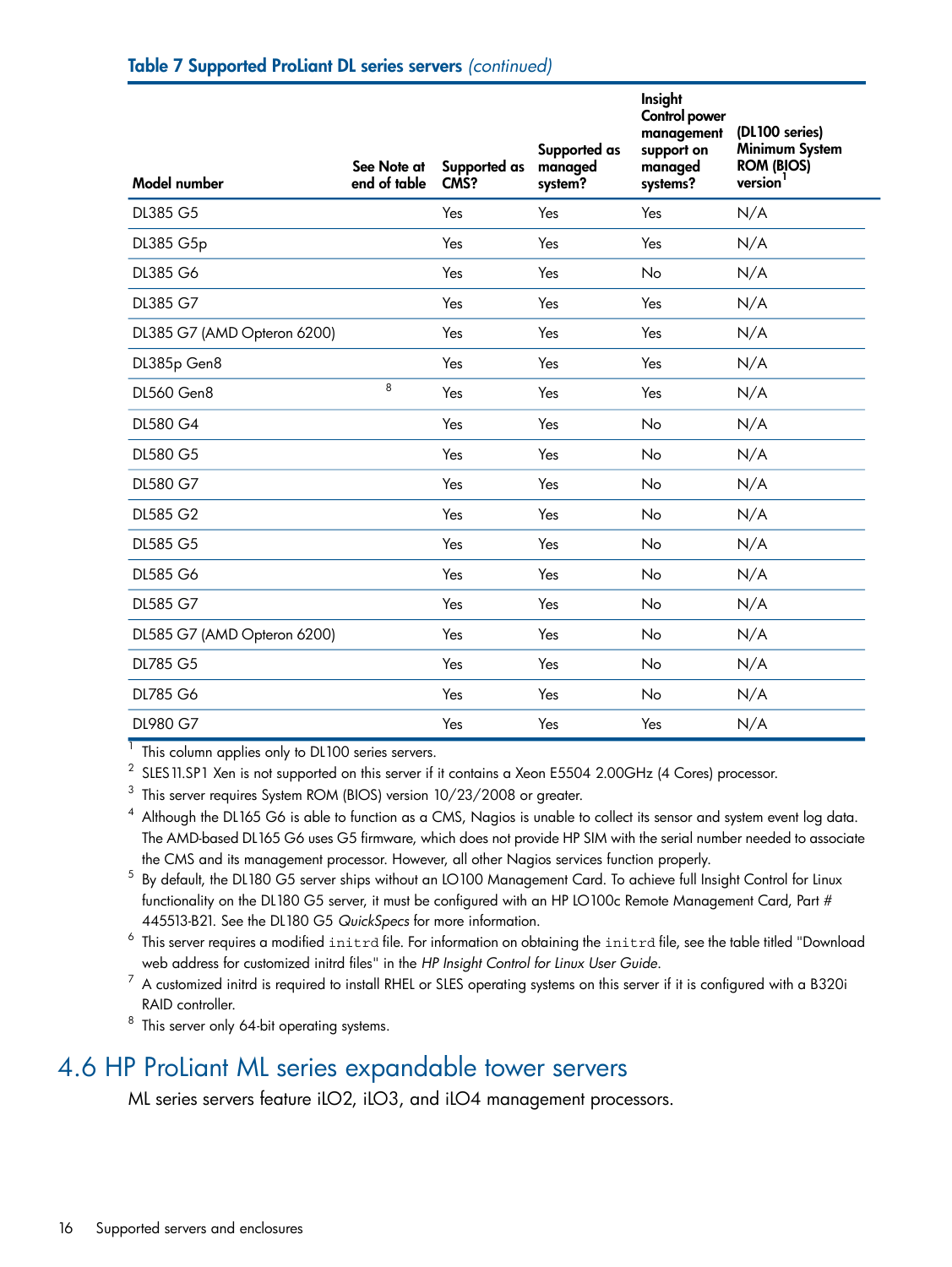### Table 8 Supported ProLiant ML series servers

| Model number | See Note at<br>end of table | <b>Supported as CMS?</b> | Supported as<br>managed system? | Insight Control power<br>management support<br>on managed systems? |
|--------------|-----------------------------|--------------------------|---------------------------------|--------------------------------------------------------------------|
| ML110 G7     |                             | No                       | Yes                             | Yes                                                                |
| ML310 G5     |                             | No.                      | Yes                             | No                                                                 |
| ML310 G5p    |                             | No.                      | Yes                             | <b>No</b>                                                          |
| ML310e Gen8  | 2                           | No.                      | Yes                             | Yes                                                                |
| ML330 G6     |                             | No                       | Yes                             | Yes                                                                |
| ML350 G5     |                             | No.                      | Yes                             | Yes                                                                |
| ML350 G6     |                             | No                       | Yes                             | Yes                                                                |
| ML350e Gen8  | $\overline{2}$              | No                       | N <sub>o</sub>                  | Yes                                                                |
| ML350p Gen8  |                             | No.                      | Yes                             | Yes                                                                |
| ML370 G5     |                             | No.                      | Yes                             | Yes                                                                |
| ML370 G6     |                             | No                       | Yes                             | Yes                                                                |

 $1$  The minimum System ROM (BIOS) version for this server is 3/5/2011.

<span id="page-16-1"></span><span id="page-16-0"></span> $2\,$  A customized initrd is required to install RHEL or SLES operating systems on this server if it is configured with a B120i or BL320i RAID controller.

## 4.7 HP ProLiant SL series scalable system servers

The SL series servers feature LO100i and iLO4 management processors.

### Table 9 Supported ProLiant SL series servers

| <b>Model Number</b> | See Note at<br>end of table | <b>Supported as CMS?</b> | Supported as managed<br>system? | Insight Control power<br>management support<br>on managed systems? |
|---------------------|-----------------------------|--------------------------|---------------------------------|--------------------------------------------------------------------|
| SL160s G6           |                             | Yes                      | Yes                             | <b>No</b>                                                          |
| SL160z G6           |                             | Yes                      | Yes                             | No                                                                 |
| SL165s G7           |                             | Yes                      | Yes                             | No                                                                 |
| SL165z G6           |                             | Yes                      | Yes                             | No                                                                 |
| SL165z G7           |                             | Yes                      | Yes                             | No                                                                 |
| SL170s G6           |                             | Yes                      | Yes                             | No                                                                 |
| SL170z G6           |                             | Yes                      | Yes                             | No                                                                 |
| SL2x170z G6         |                             | Yes                      | Yes                             | No                                                                 |
| <b>SL230 Gen8</b>   | $\mathbf{1}$                | Yes                      | Yes                             | No                                                                 |
| <b>SL250 Gen8</b>   | $\mathbf{1}$                | Yes                      | Yes                             | No                                                                 |
| <b>SL270 Gen8</b>   | 2, 3                        | Yes                      | Yes                             | Yes                                                                |
| SL335s G7           |                             | Yes                      | Yes                             | No                                                                 |
| SL390s G7           |                             | Yes                      | Yes                             | No                                                                 |
| SL4540 Gen8         |                             | Yes                      | Yes                             | Yes                                                                |
| SL4545 G7           |                             | Yes                      | Yes                             | Yes                                                                |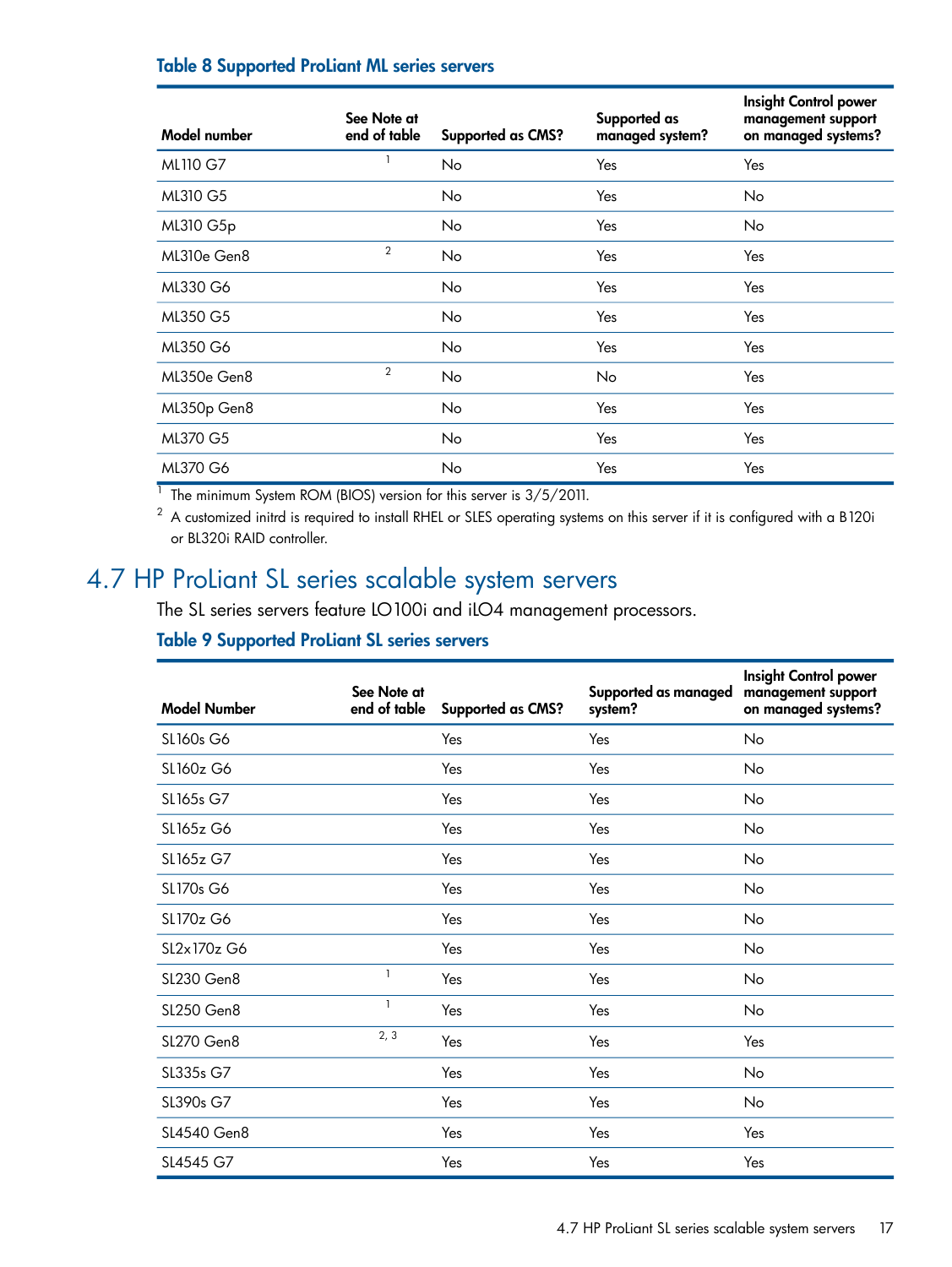- $1$  This server only supports 64-bit operating systems.
- $2$  This server only 64-bit operating systems.
- $^3\,$  A customized initrd is required to install RHEL or SLES operating systems on this server if it is configured with a B120i or BL320i RAID controller.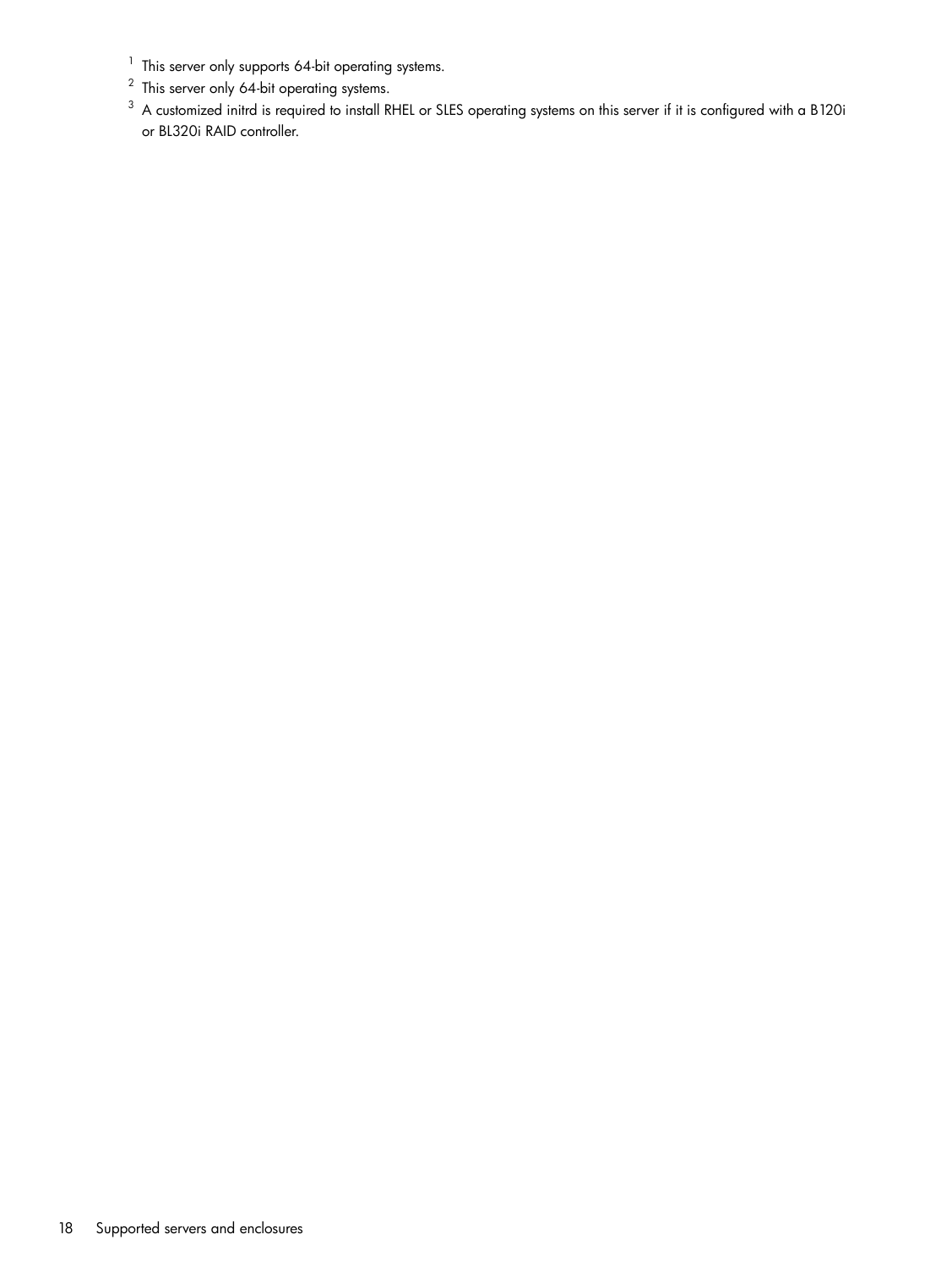# <span id="page-18-0"></span>5 Supported versions of HP partner products

## 5.1 HP Systems Insight Manager

### <span id="page-18-6"></span><span id="page-18-1"></span>Supported version: 7.1 Update 1

Insight Control for Linux Version 7.1 Update 1 is based on HP Systems Insight Manager (HP SIM). You do not need to preinstall HP SIM on the Central Management Server (CMS) before you install Insight Control for Linux.

<span id="page-18-2"></span>HP SIM Version 7.1 Update 1 is bundled with the Insight Control for Linux distribution medium and is installed (or upgraded) as part of the Insight Control for Linux installation process if necessary.

### 5.2 Insight Control virtual machine management

### <span id="page-18-8"></span>Supported version: 7.1

Insight Control virtual machine management is bundled with the Insight Control for Linux distribution media. Insight Control virtual machine management is installed (or upgraded) automatically as part of the Insight Control for Linux installation.

Table 3 [\(page](#page-8-1) 9) lists virtualization operating systems for managed systems.

For the VMware support matrix, see the VMware from HP for ProLiant website. Select the tab for 4.X servers or 3.X servers as needed.

### <http://h71028.www7.hp.com/enterprise/cache/505363-0-0-0-121.html>

<span id="page-18-7"></span><span id="page-18-3"></span>For more information on Insight Control virtual machine management, see [http://www.hp.com/](http://www.hp.com/go/insightcontrol) [go/insightcontrol](http://www.hp.com/go/insightcontrol).

### 5.3 Insight Control power management

### Supported version: 7.1

Insight Control for Linux incorporates the Insight Control power management plug-in to HP SIM. Insight Control power management is an integrated power monitoring and management application that provides centralized control of server power consumption and thermal output, sets power regulation policies for groups of servers, and optimizes and controls usage of data center power and cooling facilities.

Insight Control power management is bundled with the Insight Control for Linux distribution media and is installed (or upgraded) automatically as part of the Insight Control for Linux installation.

<span id="page-18-4"></span>Insight Control power management does not support all the servers that Insight Control for Linux supports. See [Chapter](#page-11-0) 4 (page 12) for the list of servers supported by Insight power management.

<span id="page-18-10"></span>For more information on Insight Control power management, see [http://www.hp.com/go/](http://www.hp.com/go/insightcontrol) [insightcontrol](http://www.hp.com/go/insightcontrol).

### 5.4 Service Pack for ProLiant

### Supported version: 2012.08.0

<span id="page-18-5"></span>HP encourages the use of SPPs for HP ProLiant servers.

<span id="page-18-9"></span>You can download the supported version of the SPP from the HP Service Pack for ProLiant Download website:

<http://www.hp.com/go/spp/download>

### 5.5 ProLiant Support Pack

Supported versions: 9.20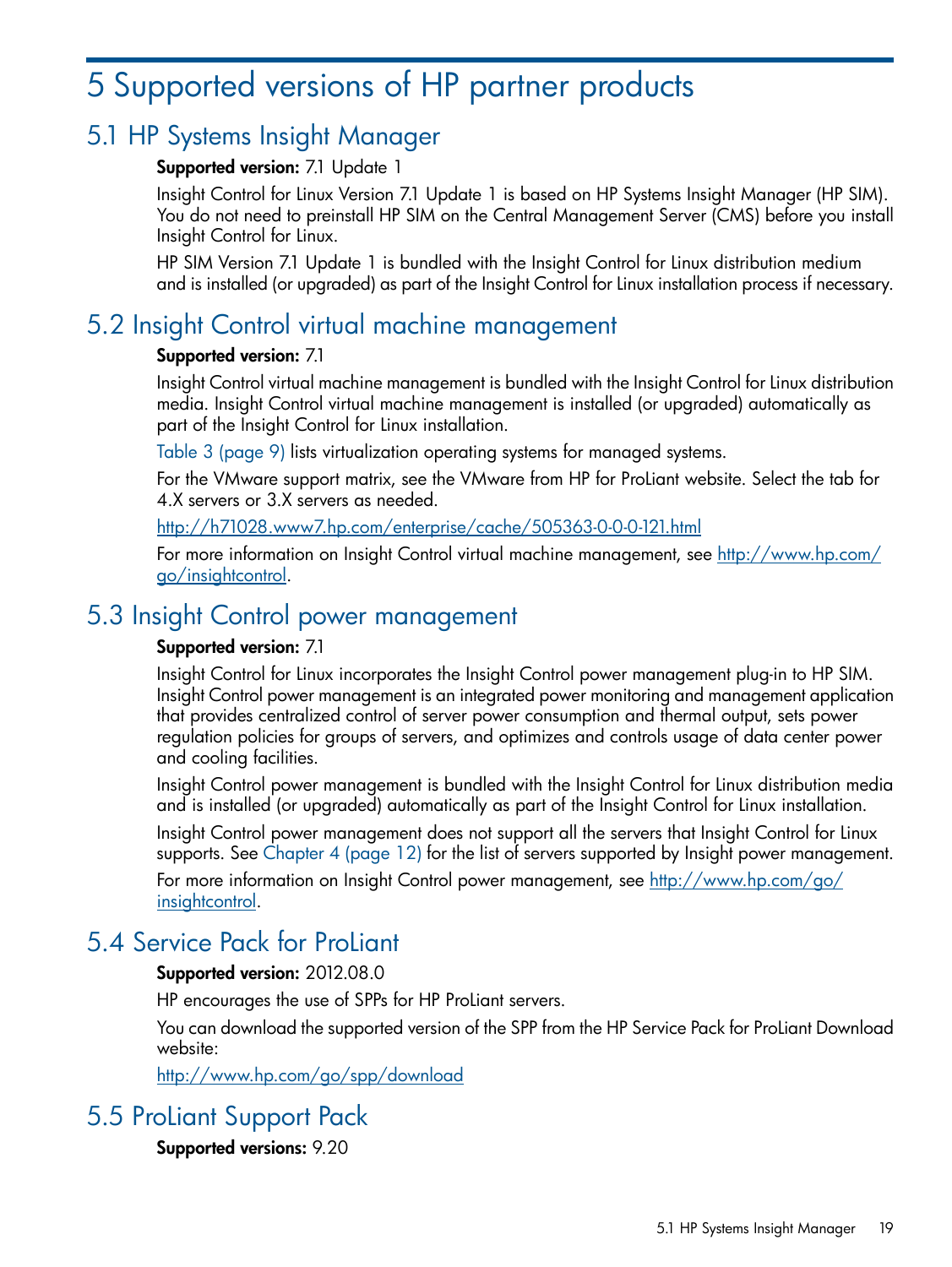IMPORTANT: HP encourages the use of SPPs for HP ProLiant servers. However, if you need to  $\odot$ use the ProLiant Support Pack, you can still download the PSP from the HP Support & Drivers website:

[http://welcome.hp.com/country/us/en/support.html.](http://welcome.hp.com/country/us/en/support.html)

In some cases, it is possible to configure a managed system without PSP software. For more information, see the white paper titled *Setting up Managed Systems in Insight Control for Linux without the ProLiant Support Pack*. To obtain this white paper, see [Section](#page-23-0) 7.7 (page 24).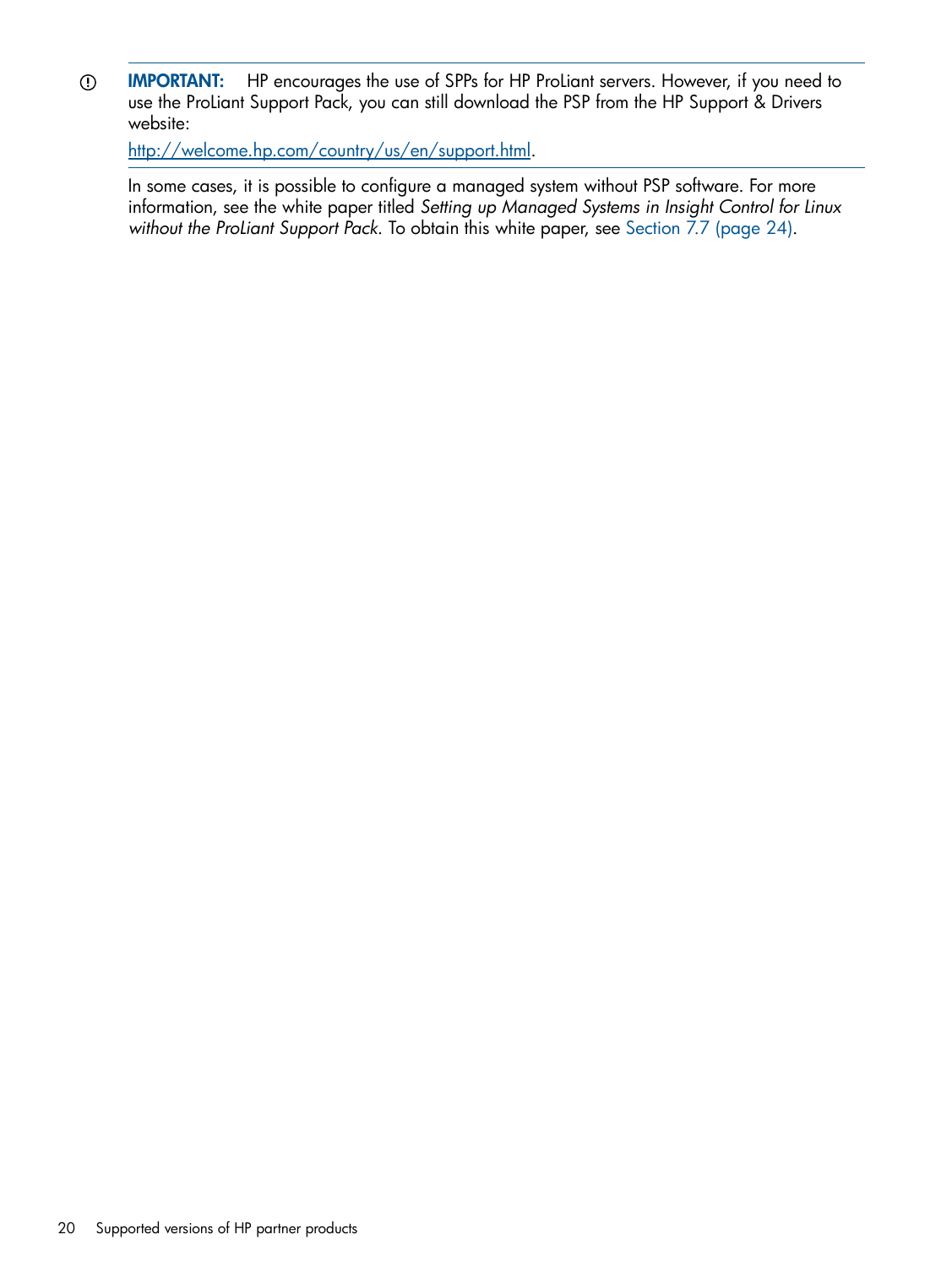# <span id="page-20-0"></span>6 Web browser and client requirements

## <span id="page-20-1"></span>6.1 Web browser requirements

<span id="page-20-4"></span>

| <b>Browser</b> |                       | <b>Browser platform</b> |
|----------------|-----------------------|-------------------------|
| Mozilla        | Firefox 9.x           | Linux, Windows, HP-UX   |
|                | Firefox 10.x ESR      | Linux, Windows, HP-UX   |
| Microsoft      | Internet Explorer 8.x | Windows                 |
|                | Internet Explorer 9.x | Windows                 |

## <span id="page-20-2"></span>6.2 Client requirements

<span id="page-20-3"></span>You can use a client-hosted web browser interface to establish a Secure Sockets Layer (SSL) session with Insight Control for Linux.

For client interface requirements, see the *HP Systems Insight Manager User Guide*.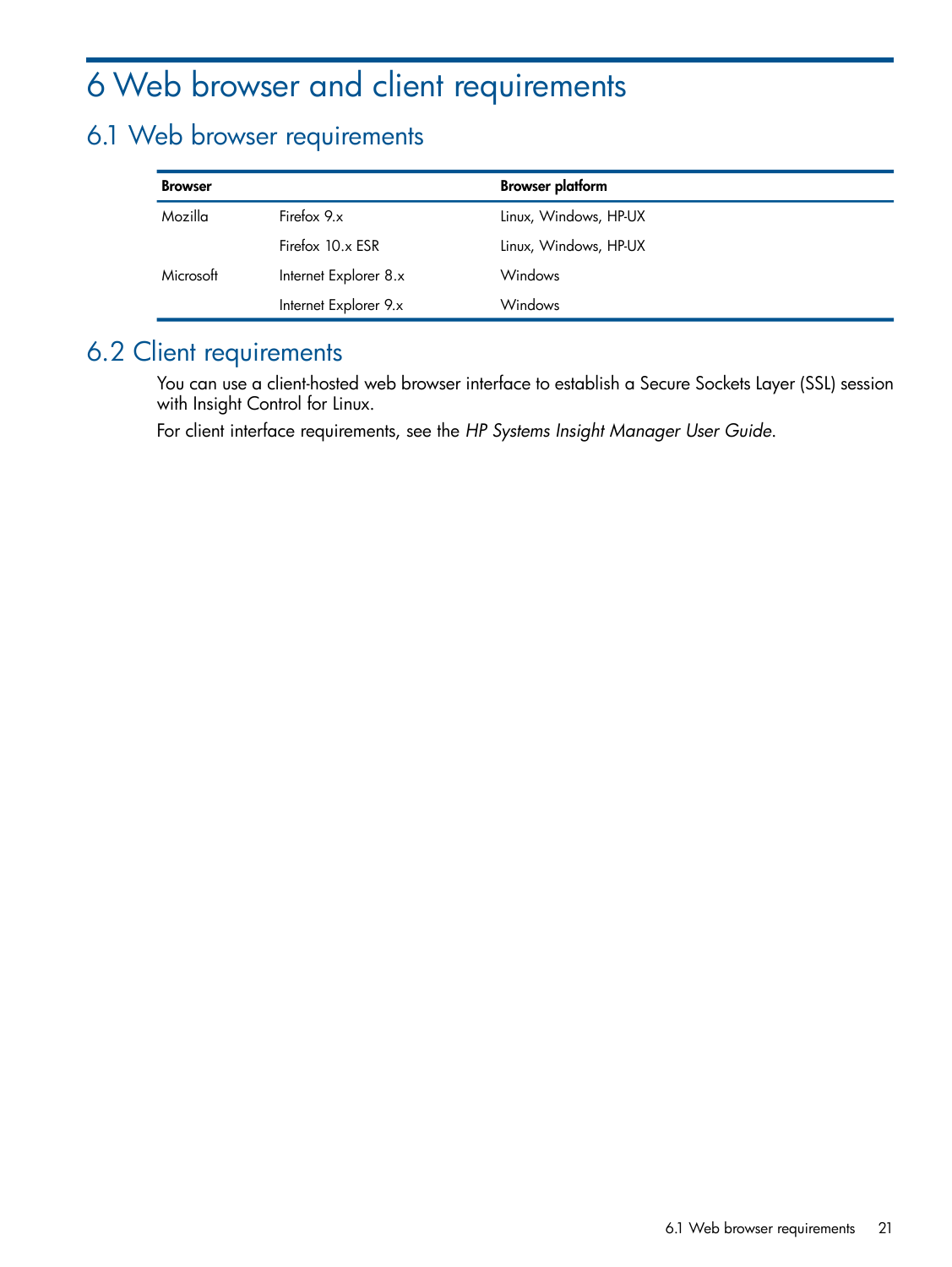# <span id="page-21-0"></span>7 Support and other resources

# 7.1 Information to collect before contacting HP

<span id="page-21-1"></span>Be sure to have the following information available before you call contact HP:

- Software product name
- Hardware product model number
- Operating system type and version
- Applicable error message
- Third-party hardware or software
- <span id="page-21-6"></span><span id="page-21-2"></span>• Technical support registration number (if applicable)

### 7.2 How to contact HP

Use the following methods to contact HP technical support:

- See the Contact HP worldwide website: <http://www.hp.com/go/assistance>
- Use the Contact hp link on the HP Support Center website: <http://www.hp.com/go/hpsc>
- <span id="page-21-8"></span><span id="page-21-3"></span>• In the United States, call +1 800 334 5144 to contact HP by telephone. This service is available 24 hours a day, 7 days a week. For continuous quality improvement, conversations might be recorded or monitored.

# 7.3 Registering for software technical support and update service

Insight Control for Linux and select Insight Management products include one year of 24 x 7 HP Software Technical Support and Update Service. This service provides access to HP technical resources for assistance in resolving software implementation or operations problems.

<span id="page-21-7"></span>The service also provides access to software updates and reference manuals in electronic form as they are made available from HP. Customers who purchase an electronic license are eligible for electronic updates.

<span id="page-21-4"></span>With this service, HP Insight Control for Linux and Insight Management customers benefit from expedited problem resolution as well as proactive notification and delivery of software updates. For more information about this service, see the following website:

### <span id="page-21-5"></span><http://www.hp.com/services/insight>

Registration for this service takes place following online redemption of the license certificate.

### 7.3.1 How to use your software technical support and update service

As HP releases updates to software, the latest versions of the software and documentation are made available to you. The Software Updates and Licensing portal gives you access to software, documentation and license updates for products on your HP software support agreement.

You can access this portal from the HP Support Center:

### <http://www.hp.com/go/hpsc>

After creating your profile and linking your support agreements to your profile, see the Software Updates and Licensing portal at <http://www.hp.com/go/hpsoftwareupdatesupport> to obtain software, documentation, and license updates.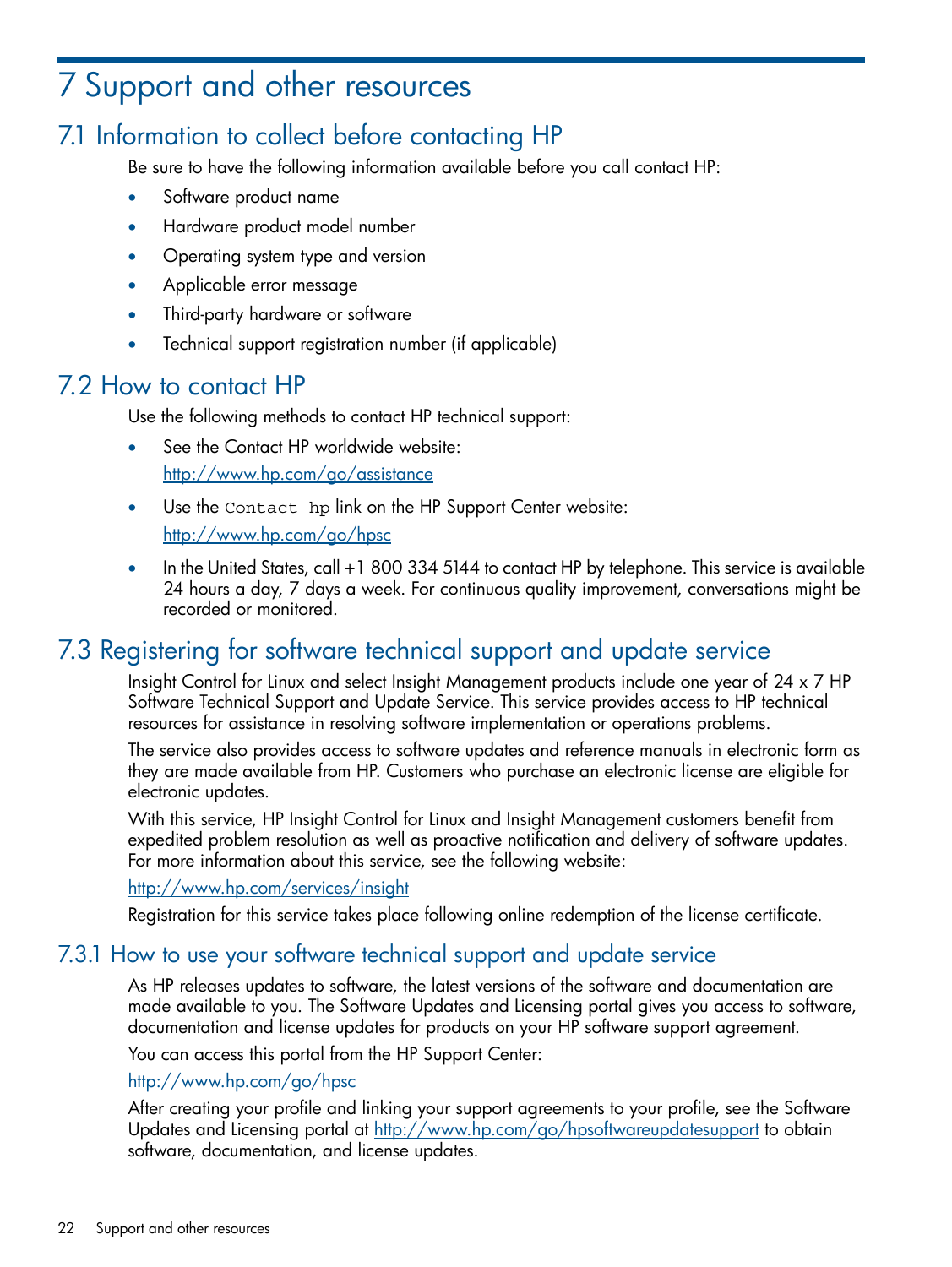### 7.3.2 Warranty information

<span id="page-22-1"></span><span id="page-22-0"></span>HP will replace defective delivery media for a period of 90 days from the date of purchase. This warranty applies to all Insight Management products.

### 7.4 HP authorized resellers

<span id="page-22-5"></span>For the name of the nearest HP authorized reseller, see the following sources:

- In the United States, see the HP U.S. service locator website: [http://www.hp.com/service\\_locator](http://www.hp.com/service_locator)
- <span id="page-22-2"></span>• In other locations, see the Contact HP worldwide website: <http://www.hp.com/go/assistance>

## 7.5 Documentation feedback

<span id="page-22-4"></span>HP welcomes your feedback. To make comments and suggestions about product documentation, send a message to:

### [docsfeedback@hp.com](mailto:docsfeedback@hp.com)

<span id="page-22-3"></span>Include the document title and manufacturing part number in your message. All submissions become the property of HP.

## 7.6 New and changed information in this edition

- The following information was added:
	- Support for additional ProLiant servers as the CMS and managed systems, unless otherwise noted: ◦
		- ProLiant BL series servers: BL660c Gen8
		- ProLiant DL series server:
			- DL320e Gen8
			- DL560 Gen8
		- ProLiant ML series server:
			- ML310e Gen8
		- ProLiant SL series server:
			- SL270 Gen8
			- SL4540 Gen8
			- SL4545 G7
	- Support for the RHEL 6.3 operating system on the CMS and on managed systems.
- The following information was changed:
	- The tables in "HP [BladeSystem](#page-12-2) c-Class ProLiant Server Blades" (page 13), "HP [ProLiant](#page-13-0) DL series rack mount [servers"](#page-13-0) (page 14), "HP ProLiant ML series [expandable](#page-15-0) tower servers" [\(page](#page-15-0) 16), and "HP ProLiant SL series [scalable](#page-16-0) system servers" (page 17) were updated.  $\circ$
	- The supported SPP version is 2012.08.0.
	- The supported PSP version is 9.20.
	- The supported version of Insight Control power management is Version 7.1.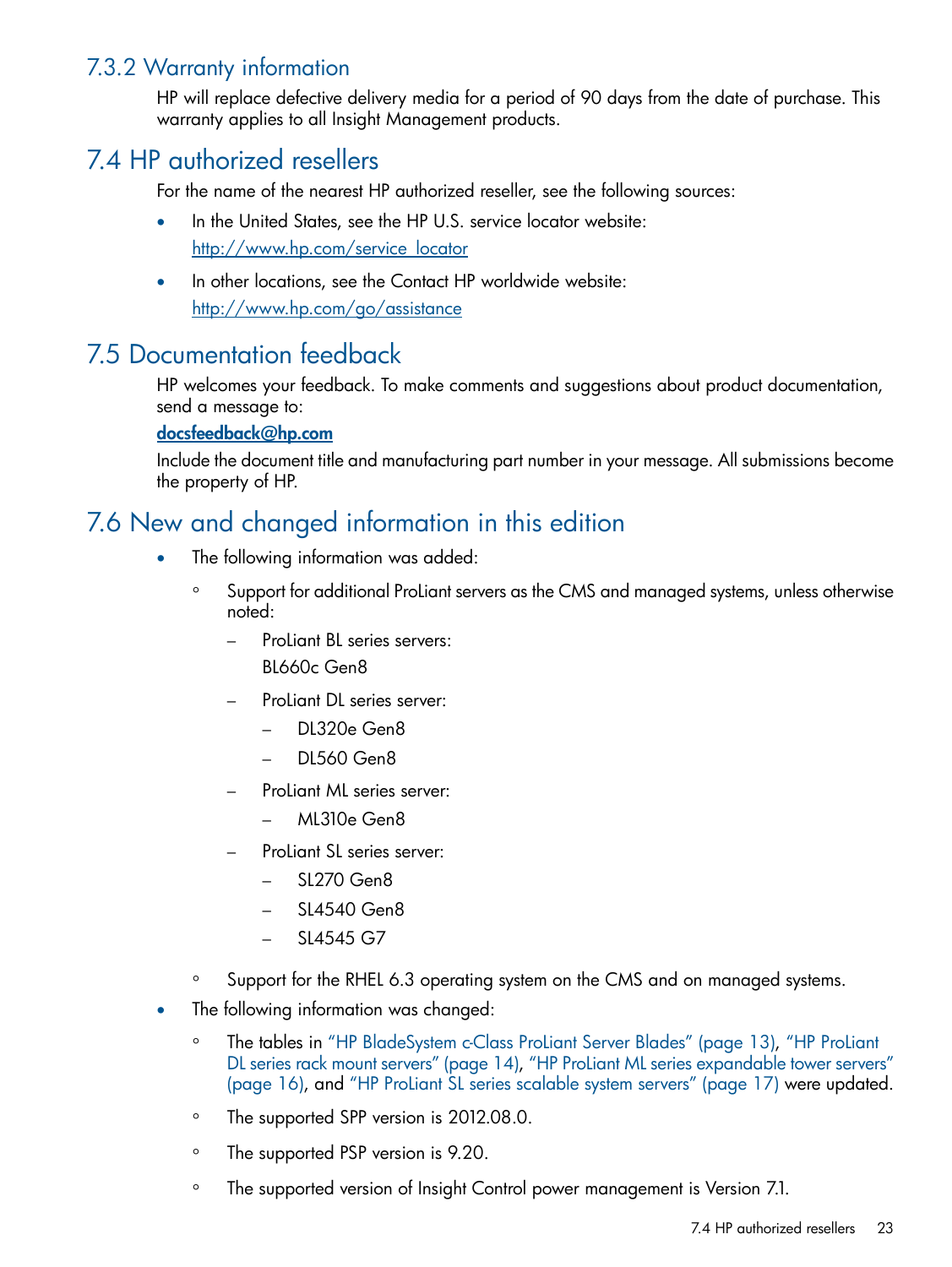<span id="page-23-0"></span>◦ The supported version of Insight Control virtual machine management is Version 7.1.

# 7.7 Related information

### 7.7.1 Documents

- <span id="page-23-2"></span><span id="page-23-1"></span>• HP Insight Control for Linux Documentation Set
	- *HP Insight Control for Linux Release Notes*

Describes new features introduced in this release, lists issues addressed in this release, and provides late-breaking information about Insight Control for Linux that is not documented elsewhere.

◦ *HP Insight Control for Linux Support Matrix*

Describes the minimum requirements for the software, firmware, and hardware components supported for use with this release of Insight Control for Linux.

◦ *HP Insight Control for Linux Installation Guide*

Describes how prepare the Central Management Server, how to install Insight Control for Linux, and how to configure HP Systems Insight Manager (HP SIM) to interoperate with Insight Control for Linux.

◦ *HP Insight Control for Linux User Guide*

Describes how to set up and use Insight Control for Linux to discover, monitor, and manage HP ProLiant servers that are licensed for Insight Control for Linux.

You can view or download the latest Insight Control for Linux documentation whenever you need it.

### Download from the Insight Control Information Library website

For your convenience, the documentation set for this release of Insight Control for Linux is available from the Insight Control Information Library website. To view or download the documentation from this website, follow these steps:

- 1. Open a web browser to the following website: <http://www.hp.com/go/insightcontrol/docs>
- 2. Locate the **Product Documentation** section.
- 3. Click the Insight Control for Linux tab.

The Insight Control for Linux documentation screen is displayed.

4. Find the title of the manual or white paper you want, and click on it to view the PDF file online or download it to your computer.

### Download from the Insight Control for Linux product website

The Insight Control for Linux product website contains links to the Insight Control for Linux documentation set and white papers, a link to the Insight Control for Linux *QuickSpecs*, license information, product registration information, and many other related topics. To view or download documentation from the Insight Control for Linux product website, follow these steps:

- 1. Open a web browser to the following website: <http://www.hp.com/go/ic-linux/>
- 2. On the right side of the page, select Product Documentation (All Versions).
- 3. Find the title you want, and select it to view the PDF file online or download the PDF file to your computer.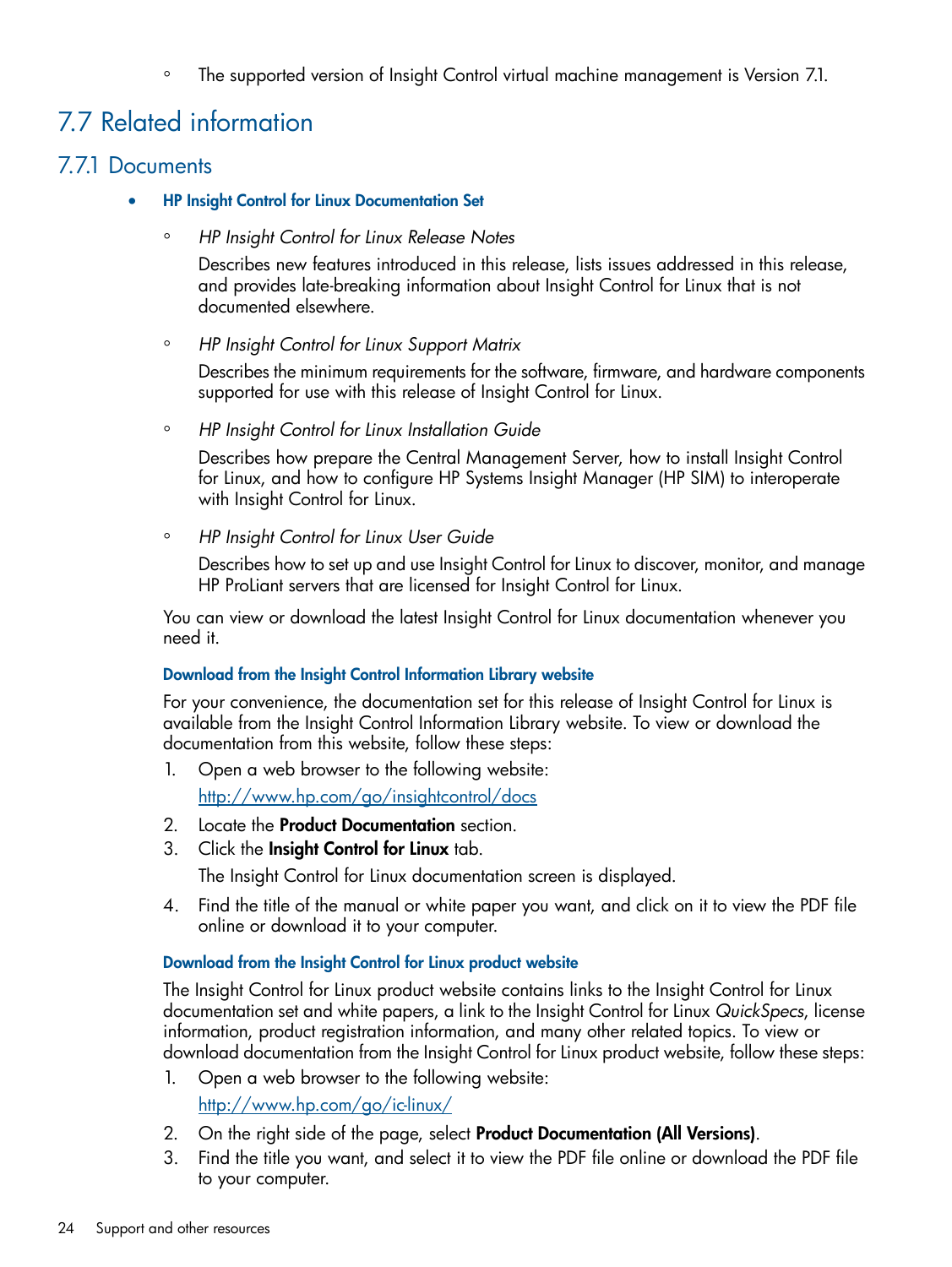### <span id="page-24-5"></span>• HP Systems Insight Manager

Documentation for Systems Insight Manager is available at the Systems Insight Manager Information Library website:

<http://www.hp.com/go/insightmanagement/sim/docs>

<span id="page-24-1"></span>• HP Insight Control

Documentation for HP Insight Control, including documentation for Insight Control virtual machine management and Insight Control power management, is available from the Insight Control Information Library website:

<http://www.hp.com/go/insightcontrol/docs>

### <span id="page-24-4"></span>**HP ProLiant Servers**

Information about HP ProLiant servers is available at the following websites:

- ProLiant BL series BladeSystems: <http://www.hp.com/go/blades>
- ProLiant DL series rack mount servers: <http://www.hp.com/servers/dl>
- ProLiant ML series expandable tower servers: <http://www.hp.com/servers/ml>
- <span id="page-24-0"></span>◦ ProLiant SL series scalable system servers: <http://h18004.www1.hp.com/products/servers/sl/index.html>

### 7.7.2 Websites

### <span id="page-24-2"></span>• HP Support Center (for SPPs and PSPs)

You can find and download the Service Pack for ProLiant (SPP) or ProLiant Support Pack (PSP) that is appropriate for your ProLiant server and Linux OS from the following website:

<http://www.hp.com/go/hpsc>

The SPP is a complete and bootable ISO image file that must be copied to the Insight Control for Linux repository.

The PSP download file is a compressed tar file, which must not be unzipped before copying to the Insight Control for Linux repository.

<span id="page-24-3"></span>For complete information on downloading the SPP or PSP and copying it to the repository, see the chapter titled *Managing the Insight Control for Linux repository* in the *HP Insight Control for Linux User Guide*.

### <span id="page-24-6"></span>Linux vendors

The following are links to Linux vendor websites. Linux vendors are not limited to the vendors shown in this list. The address of each website or link to a particular topic is subject to change without notice by the website provider.

<span id="page-24-7"></span>◦ <http://www.redhat.com>

Home page for Red Hat®, distributors of Red Hat Enterprise Linux (RHEL).

◦ [http://www.novell.com/linux](http://www.novell.com/linux/)

Home page for Novell, distributors of SUSE Linux Enterprise Server (SLES).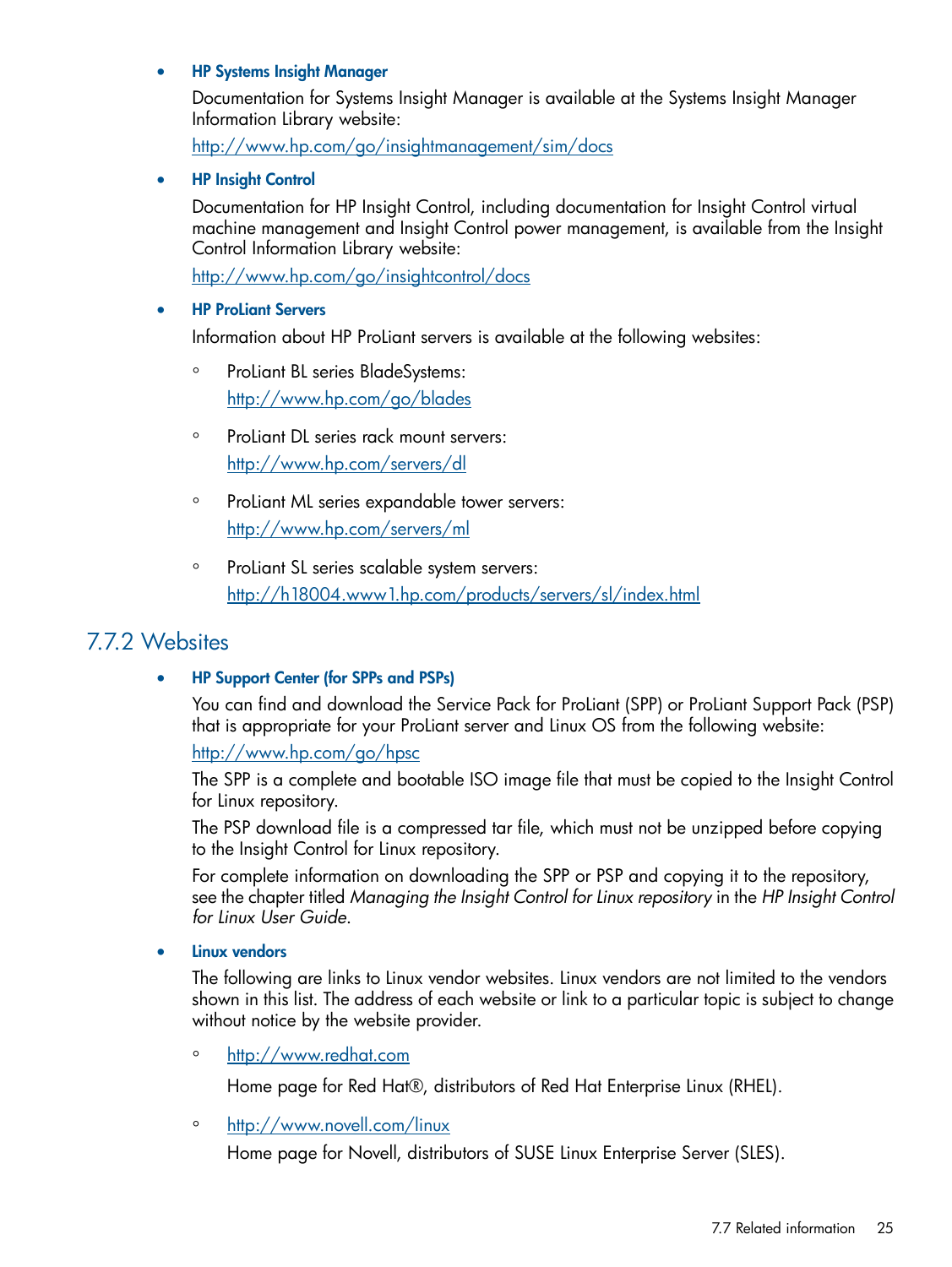◦ <http://www.linux.org/docs/index.html>

The website for the Linux Documentation Project (LDP) contains guides that describe aspects of working with Linux, from creating your own Linux system from scratch to bash script writing. This site also includes links to Linux HowTo documents, frequently asked questions (FAQs), and manpages.

◦ <http://www.linuxheadquarters.com>

A website that provides Linux documents and tutorials. Documents contain instructions for installing and using applications for Linux, configuring hardware, and a variety of other topics.

◦ <http://www.gnu.org>

Home page for the GNU Project. This site provides online software and information for many programs and utilities that are commonly used on GNU/Linux systems. Online information include guides for using the bash shell, emacs, make, cc, gdb, and more.

• Third-party open source software products

The following are useful links to third-party open source software products that were integrated into Insight Control for Linux. The location of each website or link to a particular topic is subject to change without notice by the site provider.

<span id="page-25-3"></span>◦ [http://www.nagios.org](http://www.nagios.org/)

Home page for Nagios, a system and network monitoring application that provides monitoring capabilities for Insight Control for Linux. Nagios watches specified hosts and services and issues alerts when problems occur and when problems are resolved.

<span id="page-25-5"></span>◦ <http://oss.oetiker.ch/rrdtool>

<span id="page-25-6"></span>Home page of RRDtool, a round-robin database tool and graphing system. Insight Control for Linux uses RRDtool with Nagios to provide a graphical view of system status.

◦ [http://supermon.sourceforge.net](http://supermon.sourceforge.net/)

<span id="page-25-4"></span>Home page for Supermon, a high-speed cluster monitoring system that emphasizes low perturbation, high sampling rates, and an extensible data protocol and programming interface. Supermon works in conjunction with Nagios to provide system monitoring data.

◦ <https://computing.llnl.gov/linux/pdsh.html>

<span id="page-25-7"></span>Home page for the parallel distributed shell (pdsh), which executes commands across managed systems in parallel.

<span id="page-25-8"></span>◦ [http://www.balabit.com/products/syslog\\_ng](http://www.balabit.com/products/syslog_ng/)

<span id="page-25-0"></span>Home page for syslog-ng, a tool that is used for consolidated logging.

◦ <http://www.virt-manager.org>

<span id="page-25-1"></span>Home page for the virt-manager tool.

- <http://www.vmware.com/products/esx/index.html> Home page for VMware ESX.
- <span id="page-25-2"></span>◦ <http://www.vmware.com/products/esxi/> Home page for VMware ESXi.
- <http://www.linux-kvm.org> Home page for KVM.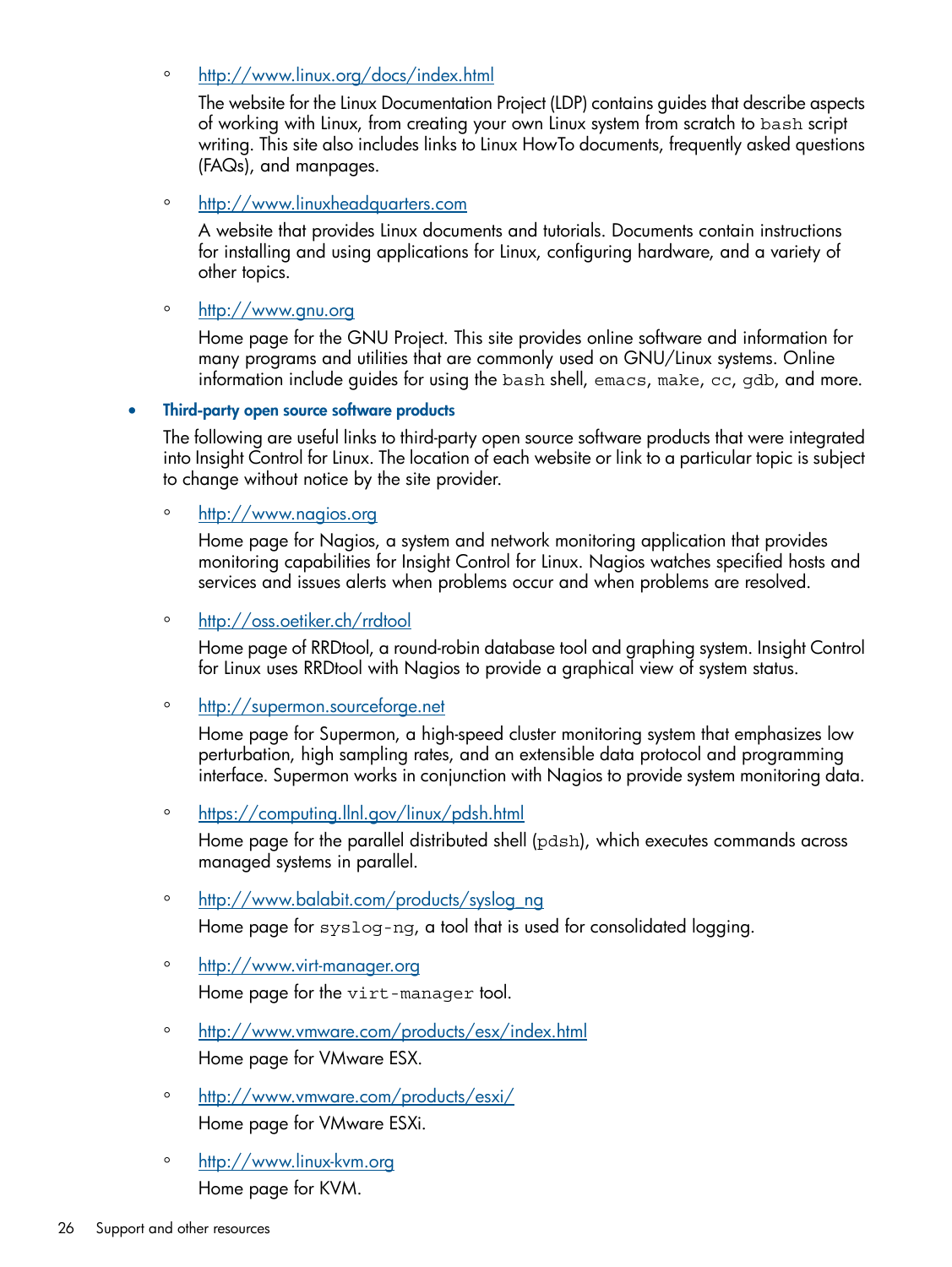<span id="page-26-2"></span>◦ <http://www.xen.org>

Home page for Xen.

### 7.7.3 Troubleshooting resources

<span id="page-26-1"></span><span id="page-26-0"></span>The *HP Insight Control for Linux Installation Guide* and *HP Insight Control for Linux User Guide* each contain a chapter that describes troubleshooting hints and techniques.

# 7.8 Typographic conventions

<span id="page-26-3"></span>

| Book title       | The title of a book. On the web, this can be a hyperlink to the book itself. |
|------------------|------------------------------------------------------------------------------|
| Command          | A command name or command phrase, for example 1s -a.                         |
| <b>IMPORTANT</b> | An alert that calls attention to essential information.                      |
| NOTE             | An alert that contains additional or supplementary information.              |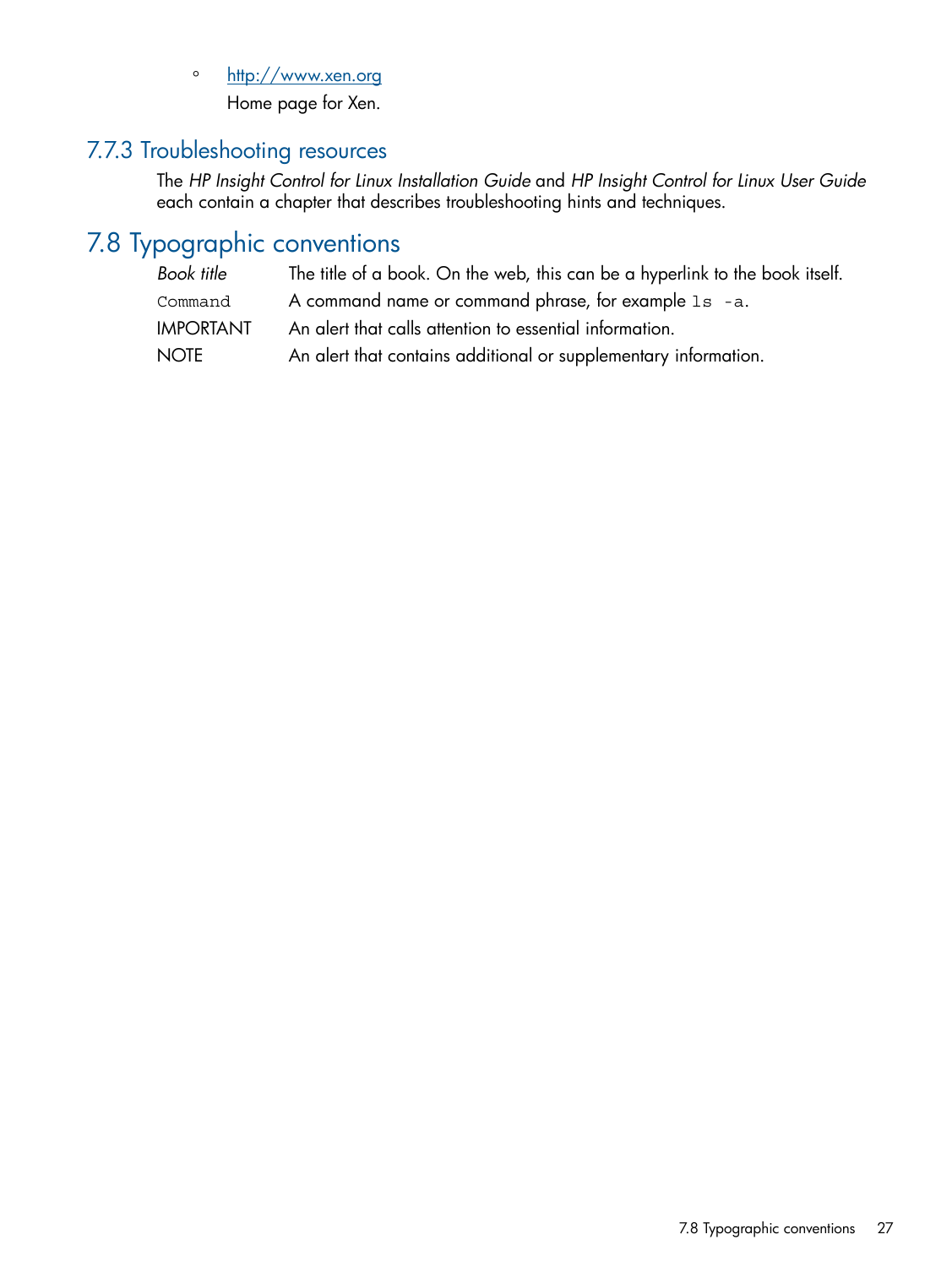# <span id="page-27-0"></span>A Functionality based on MP license

<span id="page-27-2"></span>The following table correlates functionality with the presence or absence of the LO100i management processor license; the management processor is required for all capabilities of Insight Control for Linux

In general, LO100i-based servers are DL100 $^{\rm l}$  and SL100 series servers. See the Quickspecs for details for a specific server.

#### Table 10 Insight Control for Linux functionality for supported servers with LO100i MPs

| Insight Control for Linux Functionality LO100i Advanced License |                                   | <b>Note</b>                                                                                                                                    |
|-----------------------------------------------------------------|-----------------------------------|------------------------------------------------------------------------------------------------------------------------------------------------|
| Power On/Off/Reset Server                                       | Supported without license         | IPMI capability through ipmitool                                                                                                               |
| Bare Metal Discovery (PXE)                                      | Supported without license         | IPMI capability through ipmitool                                                                                                               |
| Install (PXE)                                                   | Supported without license         | IPMI capability through ipmitool                                                                                                               |
| Capture (PXE)                                                   | Supported without license         | IPMI capability through ipmitool                                                                                                               |
| Deploy (PXE)                                                    | Supported without license         | IPMI capability through ipmitool                                                                                                               |
| Monitoring (health and performance)                             | Supported without license         | IPMI capability through ipmitool                                                                                                               |
| Remote Management Console<br>(text-based)                       | Available without license         | Used by the Insight Control for Linux<br>console monitoring facility (cmfd).                                                                   |
| Remote Management Console<br>(web-based, GUI)                   | License required for availability | LO100i Advanced license required for<br>web-based management console.<br>Insight Control for Linux does not use<br>or provide this capability. |
| Virtual Media                                                   | Not supported                     | LO100/vMedia does not support any<br>programmatic interfaces.                                                                                  |
| Firmware updates (through HP SUM)                               | Supported without license         | HP SUM supports DL100 and SL100<br>series servers.                                                                                             |

<span id="page-27-3"></span><span id="page-27-1"></span>The following table correlates functionality with the presence or absence of the iLO Advanced License for iLO-based servers.

In general, iLO-based servers are the BL series, DL300, DL500, and DL700 series, and the ML series servers. See the Quickspecs for details for a specific server.

#### Table 11 Insight Control for Linux functionality for supported iLO-based servers

| <b>Insight Control for Linux Functionality</b> | <b>iLO Advanced License</b>  | <b>Note</b> |
|------------------------------------------------|------------------------------|-------------|
| Power On/Off/Reset Server                      | Supported without license    |             |
| Bare metal discovery (PXE)                     | Supported without license    |             |
| Bare metal discovery (Virtual media)           | License required for support |             |
| Install (PXE)                                  | Supported without license    |             |
| Install (Virtual media)                        | License required for support |             |
| Capture (PXE)                                  | Supported without license    |             |
| Capture (Virtual media)                        | License required for support |             |
| Deploy (PXE)                                   | Supported without license    |             |
| Deploy (Virtual media)                         | License required for support |             |
| Monitoring (health and performance)            | Supported without license    |             |

1. For full Insight Control for Linux functionality, the DL180 G5 server should be configured with the HP LO100c Remote Management Card.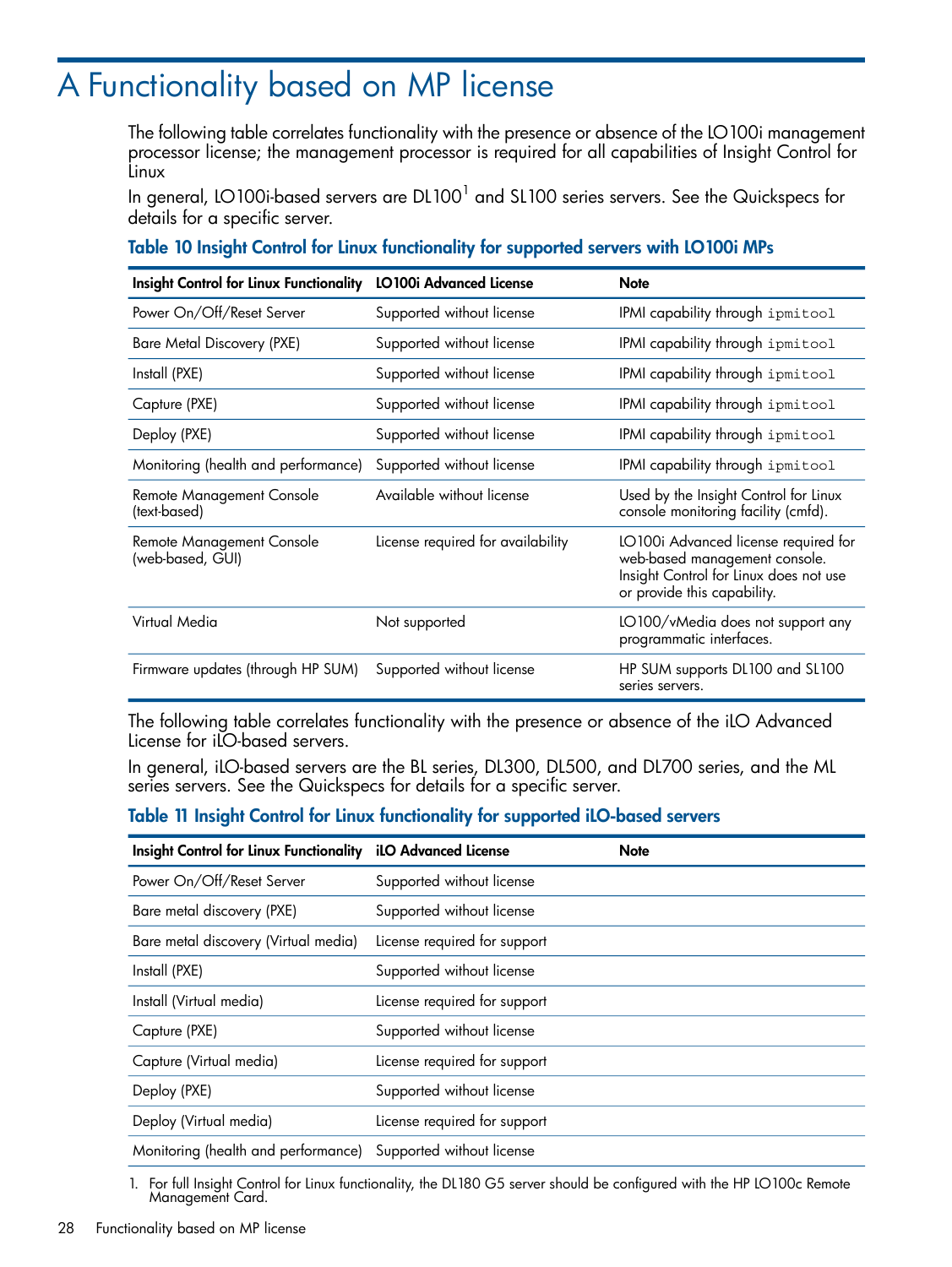### Table 11 Insight Control for Linux functionality for supported iLO-based servers *(continued)*

| Insight Control for Linux Functionality iLO Advanced License |                           | <b>Note</b>                                                                  |
|--------------------------------------------------------------|---------------------------|------------------------------------------------------------------------------|
| Remote Management Console<br>(text-based)                    | Available without license | Used by the Insight Control for Linux<br>console monitoring facility (cmfd). |
| Remote Management Console<br>(web-based, GUI)                | Available without license | Insight Control for Linux does not use<br>or provide this capability.        |
| Firmware updates (through HP SUM)                            | Supported without license | HP SUM is integrated in Insight Control<br>for Linux                         |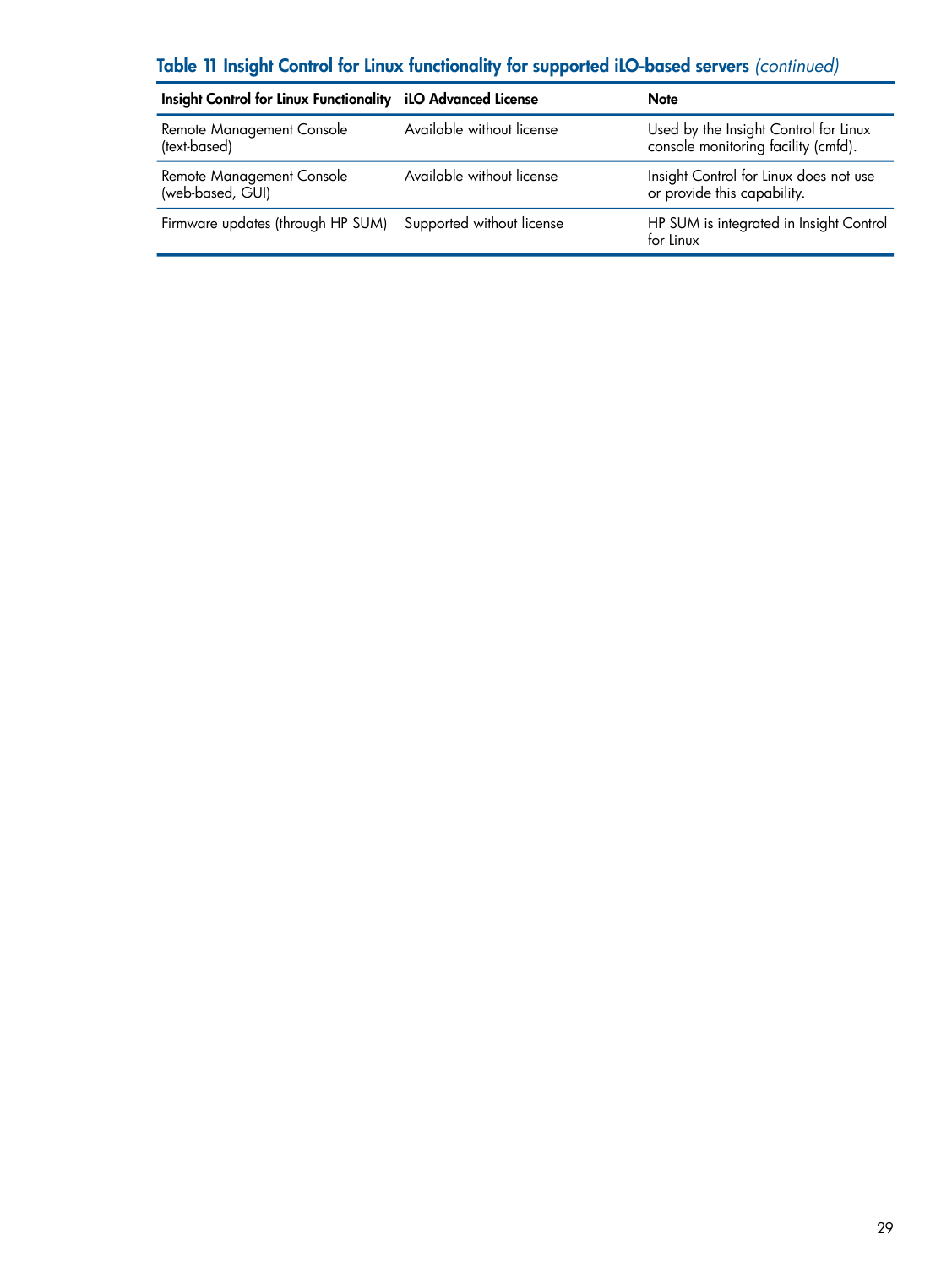# <span id="page-29-0"></span>**Index**

### B

blade server, supported, [13](#page-12-4) BladeSystem enclosures, [13](#page-12-5) browser information *see* web browser requirement

### C

c-Class server blades, [13](#page-12-4) obtaining updated firmware, [13](#page-12-6) client requirements, [21](#page-20-3) CMS requirements, [6](#page-5-2)

### D

disk space CMS requirement, [6](#page-5-3) DL1000 multi node servers, [14](#page-13-1) documentation ESX, [26](#page-25-0) ESXi, [26](#page-25-1) HP Insight Control, [25](#page-24-1) HP ProLiant Support Pack User Guide, [25](#page-24-2) Insight Control for Linux, [24](#page-23-2) KVM, [26](#page-25-2) Linux, [25](#page-24-3) Nagios, [26](#page-25-3) pdsh, [26](#page-25-4) ProLiant servers, [25](#page-24-4) providing feedback, [23](#page-22-4) reporting errors in, [23](#page-22-4) RRDtool, [26](#page-25-5) Supermon, [26](#page-25-6) syslog-ng, [26](#page-25-7) Systems Insight Manager, [25](#page-24-5) Xen, [27](#page-26-2) driver CD, [9](#page-8-2)

### E

enclosures, supported, [13](#page-12-5) ESX, [9](#page-8-2), [12](#page-11-2) documentation, [26](#page-25-0) ESXi, [9,](#page-8-3) [12](#page-11-2) documentation, [26](#page-25-1) ext2 file system type, [6](#page-5-4), [9](#page-8-4) ext3 file system type, [6](#page-5-5), [9](#page-8-4) ext4 file system type, [6](#page-5-6), [9](#page-8-4) Extended partitions, [9](#page-8-5)

### F

feedback email address for documentation, [23](#page-22-4) file system type CMS requirement, [6](#page-5-7) managed system requirement, [9](#page-8-6) firmware for ProLiant c-Class server blades, [13](#page-12-4) for ProLiant DL series servers, [14](#page-13-1)

for ProLiant ML series servers, [16](#page-15-1) for ProLiant SL series servers, [17](#page-16-1) minimum firmware versions for management processors, [12](#page-11-3) obtaining updated firmware for ProLiant c-Class server blades, [13](#page-12-6) onboard administrator (BladeSystem enclosures), [13](#page-12-5) System ROM (BIOS) firmware version for ProLiant DL100 series, [14](#page-13-1)

### H

health and performance management, [4](#page-3-1) HP authorized resellers, [23](#page-22-5) HP BladeSystem c3000 Enclosure, [13](#page-12-5) HP BladeSystem c7000 Enclosure, [13](#page-12-5) HP Insight Control documentation, [25](#page-24-1) HP SIM supported version, [19](#page-18-6) upgrade path, [19](#page-18-6) HP Support Center, [22](#page-21-5) HP technical support, [22](#page-21-6)

### I

iLO, [4,](#page-3-2) [13,](#page-12-4) [14](#page-13-1), [16](#page-15-1) firmware versions, [12](#page-11-3) functionality based on license, [28](#page-27-1) virtual media, [13](#page-12-7) initrd file, [12](#page-11-4), [13](#page-12-8), [14](#page-13-2), [15](#page-14-0) Insight Control for Linux capabilities, [4](#page-3-3) documentation, [24](#page-23-2) upgrade path, [7](#page-6-1) white papers, [11](#page-10-0), [24](#page-23-2) Insight Control power management, [12](#page-11-5) supported c-Class server blades, [13](#page-12-9) supported DL series servers, [14](#page-13-3) supported ML series servers, [16](#page-15-2) supported version, [19](#page-18-7) Insight Control virtual machine management, [12](#page-11-6) supported version, [19](#page-18-8)

### J

JFS file system type, [6,](#page-5-8) [9](#page-8-5)

### K

KVM, [4,](#page-3-4) [6](#page-5-9), [9](#page-8-7) documentation, [26](#page-25-2)

### L

Lights-Out 100i *see* LO100i MP Linux documentation, [25](#page-24-3) Linux operating systems supported on CMS, [6](#page-5-10) supported on managed systems, [9](#page-8-8) LO100c remote management card, [15](#page-14-1) LO100i MP, [14,](#page-13-1) [17](#page-16-1)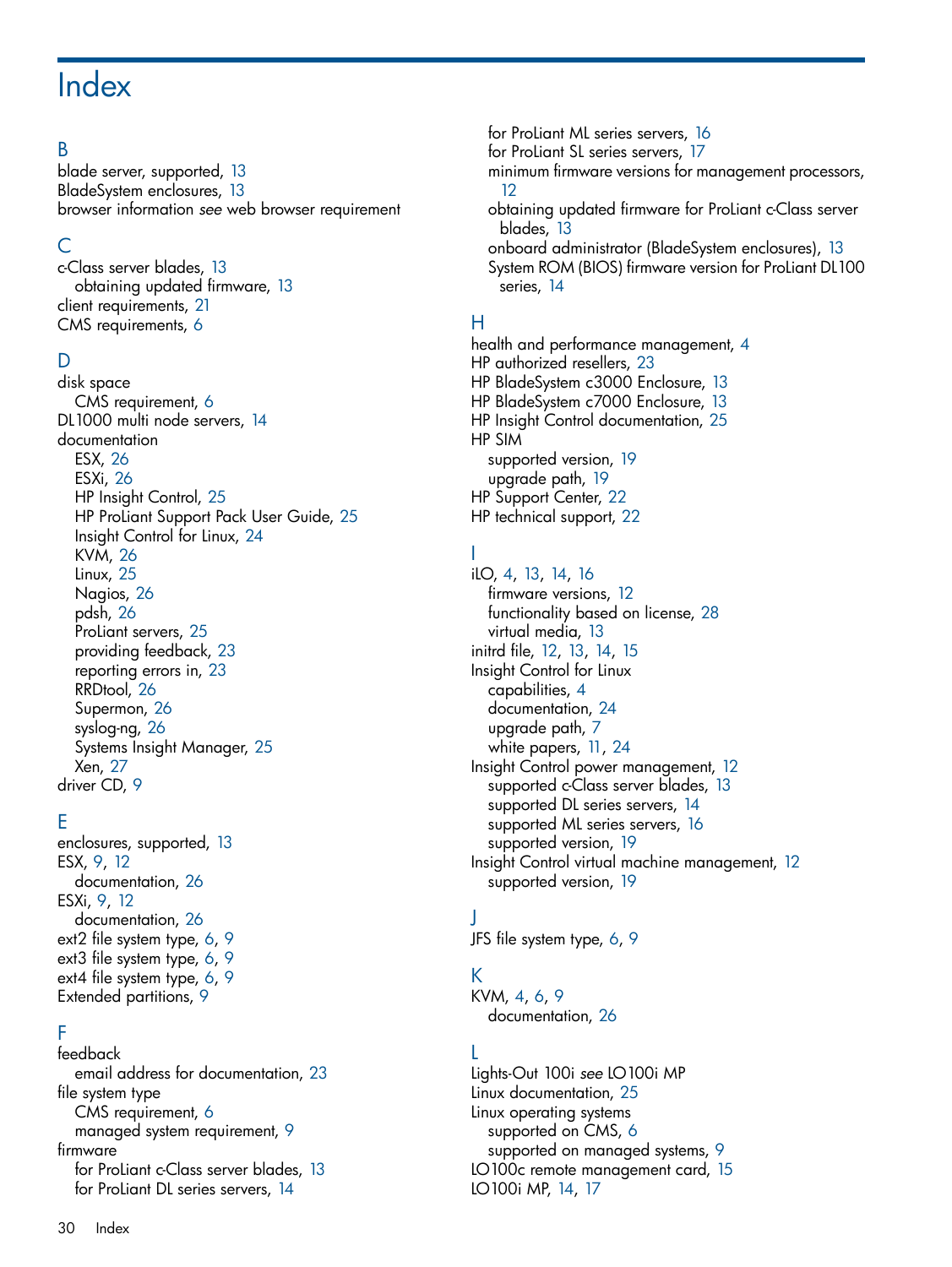firmware version, [12](#page-11-3) functionality based on license, [28](#page-27-2) on ProLiant DL series servers, [14](#page-13-1) on ProLiant SL series servers, [17](#page-16-1) Logical volume manager, [9](#page-8-4) LVM, [6](#page-5-11)

#### M

managed system requirements, [9](#page-8-9) management processor *see* MP memory (minimum) CMS requirement, [6](#page-5-12) MP for ProLiant c-Class server blades, [13](#page-12-4) for ProLiant DL series servers, [14](#page-13-1) for ProLiant ML series servers, [16](#page-15-1) for ProLiant SL series servers, [17](#page-16-1) minimum firmware versions, [12](#page-11-3)

#### N

Nagios documentation, [26](#page-25-3)

### O

onboard administrator firmware version BladeSystem enclosures, [13](#page-12-5)

### P

pdsh documentation, [26](#page-25-4) power management, [4](#page-3-5) *see also* HP Insight Control power management power management support requirements and capabilities, [12](#page-11-5)

processor architecture CMS requirement, [6](#page-5-13) managed system requirement, [9](#page-8-10) processor, CMS requirement, [6](#page-5-14) ProLiant c-Class server blades, [13](#page-12-4) ProLiant DL series servers, [14](#page-13-1) ProLiant DL1000 multi node servers, [14](#page-13-1) ProLiant ML series servers, [16](#page-15-1) ProLiant servers documentation, [25](#page-24-4) ProLiant SL series servers, [17](#page-16-1) ProLiant Support Pack *see* PSP PSP documentation, [25](#page-24-2) downloading, [25](#page-24-2) supported version, [19](#page-18-9)

### R

register for technical support and update service, [22](#page-21-7) ReiserFS file system type, [6,](#page-5-15) [9](#page-8-5) remote management, [4](#page-3-2) reporting documentation errors email address, [23](#page-22-4) RHEL operating systems, [5,](#page-4-0) [6](#page-5-16), [9](#page-8-11) documentation, [25](#page-24-6) servers supporting, [12](#page-11-7) RRDtool documentation, [26](#page-25-5)

#### S

Secure Sockets Layer session, [21](#page-20-3) server blades, supported, [13](#page-12-4) servers, supported, [12](#page-11-7) Service Pack for ProLiant *see* SPP SIM upgrade path, [7](#page-6-1) SLES operating systems, [5](#page-4-0), [6,](#page-5-17) [9](#page-8-12) documentation, [25](#page-24-7) servers supporting, [12](#page-11-7) SPP downloading, [25](#page-24-2) supported version, [19](#page-18-10) SSL, [21](#page-20-3) Supermon documentation, [26](#page-25-6) Support Pack for ProLiant firmware, [13](#page-12-6) support service, [22](#page-21-8) supported enclosures, [12](#page-11-7) supported servers, [12](#page-11-7) supported software version HP partner products, [19](#page-18-1) syslog-ng documentation, [26](#page-25-7) Systems Insight Manager documentation, [25](#page-24-5)

### T

technical support service, [22](#page-21-8) typographic conventions, [27](#page-26-3)

#### U

upgrade path, [7](#page-6-1)

### V

virt-manager documentation, [26](#page-25-8) virtual machine management *see* Insight Control virtual machine management virtual media, [4](#page-3-2), [9,](#page-8-3) [13,](#page-12-7) [28](#page-27-3) virtualized operating systems supported on managed systems, [9](#page-8-13) VM host supported operating systems, [19](#page-18-8) VMware, [4,](#page-3-4) [9](#page-8-2), [12](#page-11-6)

#### W

web browser requirement, [21](#page-20-4) websites HP authorized resellers, [23](#page-22-5) HP technical support, [22](#page-21-6) Linux vendors, [25](#page-24-3) ProLiant servers, [25](#page-24-4) ProLiant Support Pack, [25](#page-24-2) Service Pack for ProLiant, [25](#page-24-2) white papers, [11,](#page-10-0) [24](#page-23-2)

### X

Xen, [4](#page-3-4), [6,](#page-5-9) [9](#page-8-14) documentation, [27](#page-26-2)